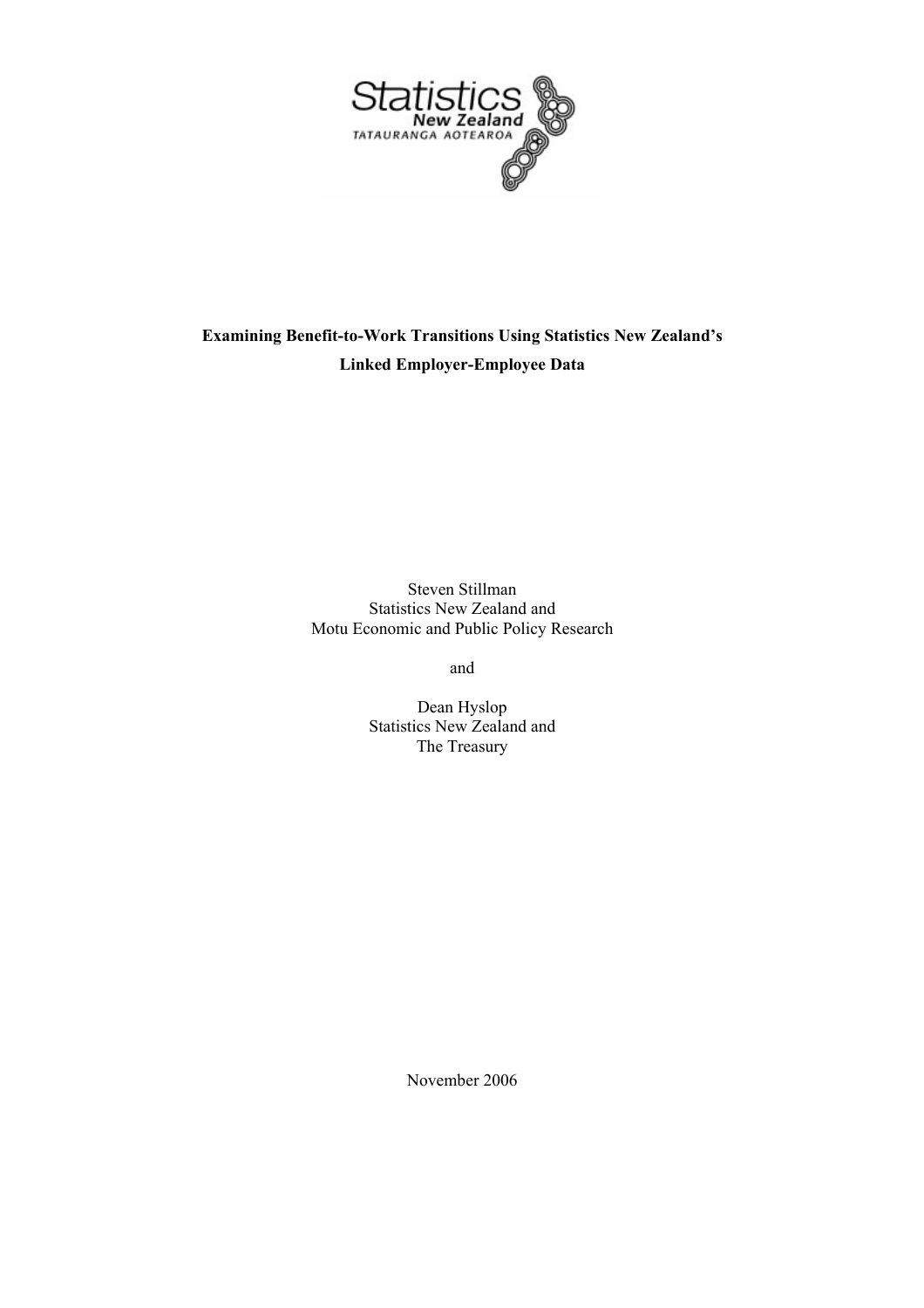## **Acknowledgements**

This work was undertaken while the authors were on secondment to Statistics New Zealand. The research was funded by the Department of Labour and The Treasury. We would like to thank Sylvia Dixon, Tas Papadopoulos, Allyson Seyb, Marc de Boer and Jeff Sheerin for their valuable comments. Any remaining errors remain the responsibility of the authors. Any views expressed are those of the authors and do not purport to represent those of Statistics New Zealand, the Treasury or Motu Economic and Public Policy Research.

The tables in this paper contain information about groups of people so that the confidentiality of individuals is protected. Only people authorised by the Statistics Act 1975 are allowed to see data about a particular person or firm. The results are based in part on tax data supplied by Inland Revenue (IR) to Statistics New Zealand under the Tax Administration Act. This tax data must be used only for statistical purposes, and no individual information is provided back to IR for administrative or regulatory purposes. Any discussion of data limitations or weaknesses is in the context of using the Linked Employer-Employee Data (LEED) for statistical purposes, and is not related to the ability of the data to support IR's core operational requirements. Careful consideration has been given to the privacy, security and confidentiality issues associated with using tax data in this project. A full discussion can be found in the LEED Project Privacy Impact Assessment paper (Statistics New Zealand, 2003).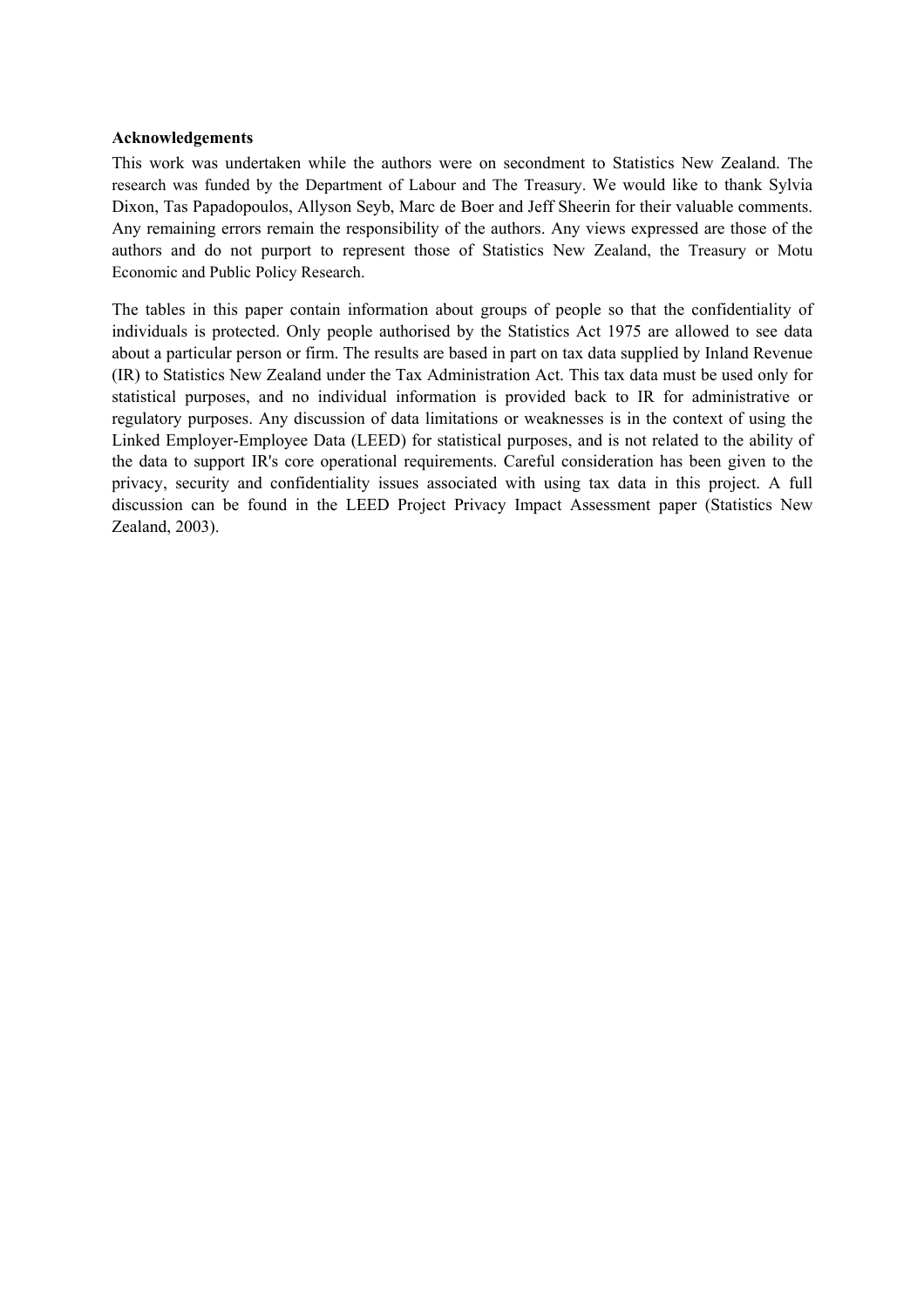## **Abstract**

Statistics New Zealand's Linked Employer-Employee Data (LEED) contains monthly information on taxable benefit receipt and earnings for all New Zealanders over a five-plus-year period. There is great potential to use this data to understand heterogeneity among the benefit-receiving population, to examine the medium-term outcomes of individuals receiving benefits, and to evaluate the impact of benefit receipt on these outcomes. This paper has three goals. First, it examines different approaches for defining the relevant benefit population to be used for analysing benefit transitions. In particular, it highlights the differences between examining first benefit spells versus randomly selected spells, and between examining individuals with single benefit spells versus those with multiple spells, during the sample period. Second, it summarises employment and benefit receipt patterns for different demographic groups. The variation found in these results illustrates the large heterogeneity found among the benefit-receiving population. Third, it extends the analysis in Hyslop, Stillman and Crichton (2004), which examines the relationship between benefit spell duration and pre-benefit spell employment experiences and post-benefit spell benefit receipt and labour market outcomes. This new analysis controls for a lengthier period of pre-benefit spell employment experiences than the earlier paper, and estimates separate models for each demographic group. These changes allow us to better control for heterogeneity in the benefit-receiving population.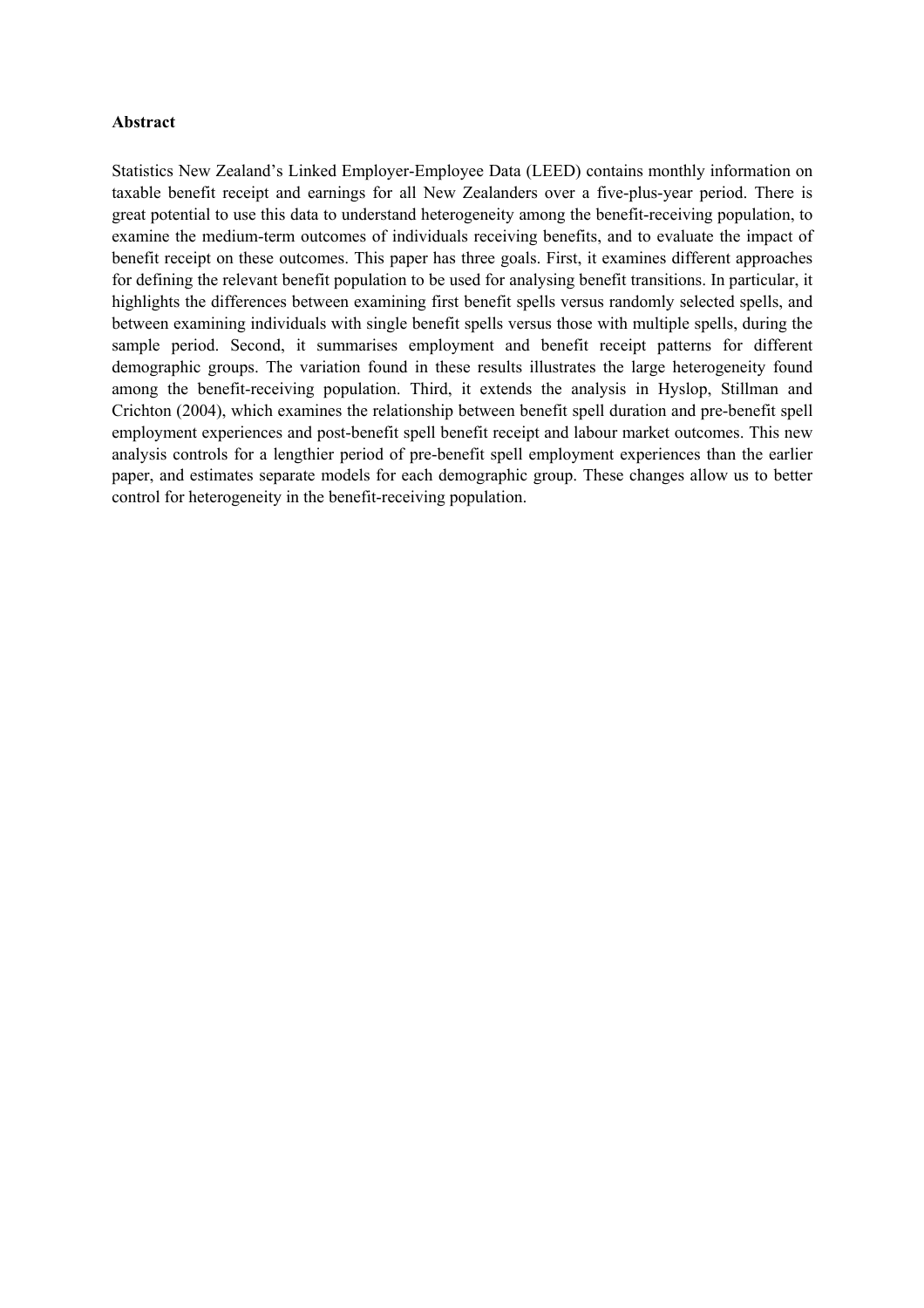#### **1. Introduction**

l

Studies that evaluate the effectiveness of active labour market programmes or examine benefit-towork transitions typically rely on administrative data from state or federal benefit systems.<sup>1</sup> This data usually contains, at most, limited information on individuals' labour market outcomes when they are off benefit. In contrast, Statistics New Zealand's Linked Employer-Employee Data (LEED) contains monthly information on benefit receipt and employment earnings for all New Zealanders since April 1999, as well as the ability to follow all individuals longitudinally and match them to their employers. There is great potential to use this data to understand heterogeneity among the benefit-receiving population, to examine medium-term outcomes of individuals receiving benefits, and to evaluate the impact of benefit receipt on these outcomes.

A number of research papers have already used this data to examine outcomes for beneficiaries.<sup>2</sup> For example, Carroll and Wood (2003) use LEED to present some preliminary analysis of benefit-towork transition rates, Hyslop, Stillman and Crichton (2004) use LEED to examine future labour market outcomes for individuals previously receiving welfare benefits, and Dixon and Crichton (2006) use LEED to examine the longer-term employment outcomes of adults who moved from a government income support benefit to employment.

This paper has three goals that are complementary to these previous analyses. First, it examines different approaches for defining the relevant benefit population to be used for analysing benefit transitions. In particular, it highlights the differences between examining first benefit spells versus randomly selected spells, and between examining individuals with single benefit spells versus those with multiple spells, during the period April 1999 to September 2004. Second, it summarises employment and benefit receipt patterns for different demographic groups. The variation found in these results illustrates the large heterogeneity found among the benefit-receiving population. Neither of these questions has been addressed in depth in the previous LEED research. Third, it extends the analysis in Hyslop et al. (2004), which examines the relationship between benefit spell duration and

<sup>&</sup>lt;sup>1</sup> This is true of both international literature (e.g. Chay et al. 1999) and New Zealand research on the benefit system (e.g. Gobbi and Rea 2002; Maré 2002; Wilson 1999).

<sup>&</sup>lt;sup>2</sup> Also, Barker and Maloney (1998) used a pre-LEED pilot study of linked tax and benefit system data to estimate hazard models of the benefit-to-work transitions.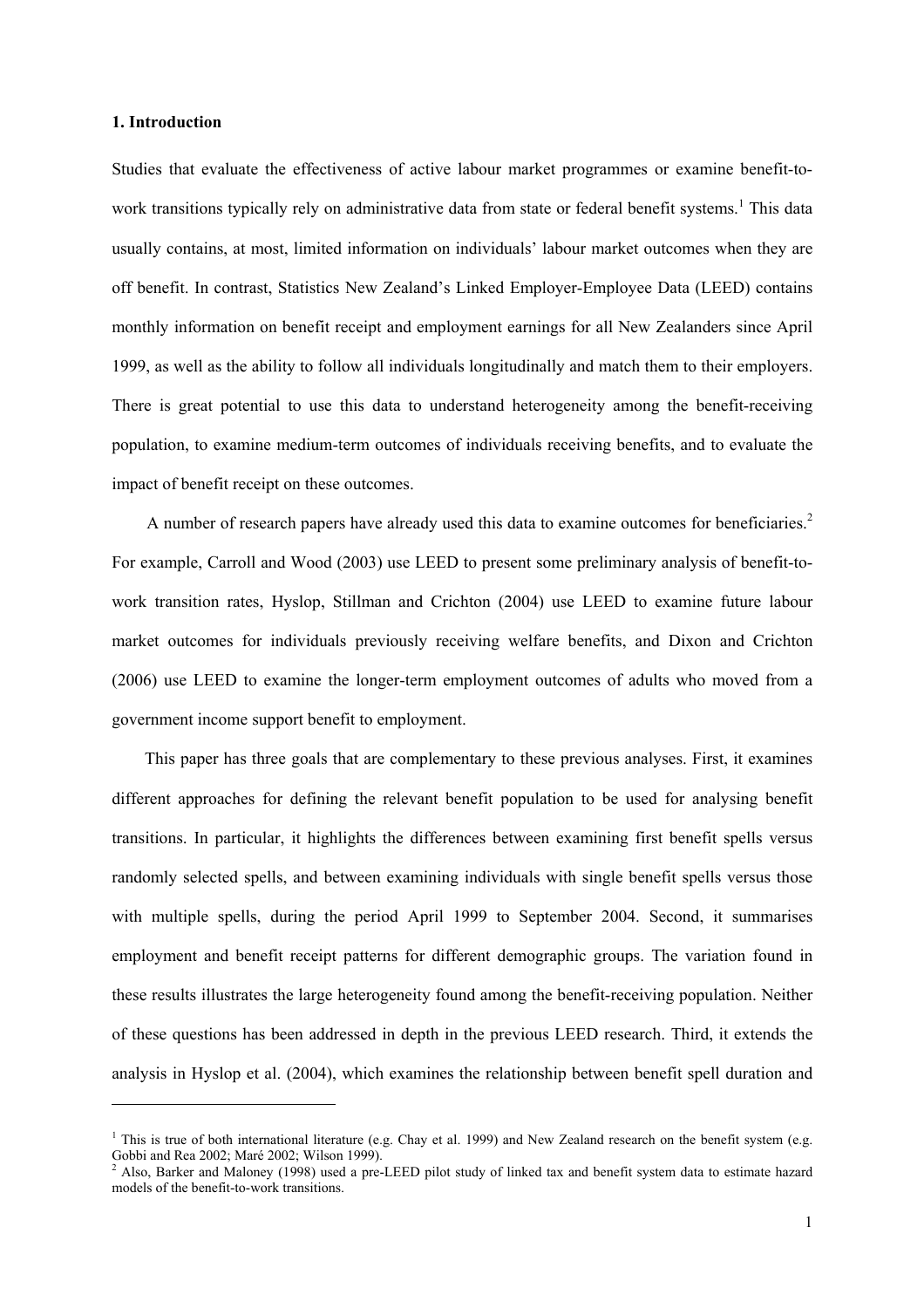pre-benefit spell employment experiences and post-benefit spell benefit receipt and labour market outcomes. This new analysis controls for a lengthier period of pre-benefit spell employment experiences than the earlier paper, and estimates separate models for each demographic group. These changes allow us to better control for heterogeneity in the benefit-receiving population.

## **2. The New Zealand Welfare Benefit System**

l

The New Zealand social assistance system for the working-age population has three broad components. The first is tax transfer assistance administered and delivered by Inland Revenue (IR) and/or the Ministry of Social Development  $(MSD)$ .<sup>3</sup> The second component is a set of core welfare benefits granted on the basis of various categories of need.<sup>4</sup> To be entitled to any of these core benefits, individuals must satisfy a residential requirement, an income test, and potentially face a stand-down period, as well as other benefit-specific requirements. The third component of assistance is supplementary benefits and discretionary assistance granted on the basis of need in particular circumstances.<sup>5</sup> Eligibility for supplementary and discretionary benefit support is generally not restricted to those receiving (core) welfare benefits.

LEED directly identifies the receipt of core benefits.<sup>6</sup> The set of core benefits are intended to cover a broad range of situations. For example, the Unemployment Benefit (UB) provides income support during periods of unemployment, thus requires job search and other obligations. On the other hand, the Sickness and Invalid's Benefits (SB and IB) are intended to provide support during temporary or lasting incapacity, and these and other benefits tend to have less stringent work-tested obligations for recipients. Table 1 provides a summary of the core benefit population in December 1998, 2000, 2003 and 2005.<sup>7</sup> Panel A shows the distribution of core benefits by benefit type – across

<sup>&</sup>lt;sup>3</sup> This includes the Parental Tax Credit and the Child Tax Credit, which require certain hours of work but may be available to beneficiaries; and Family Support and the Family Tax Credit, which are available irrespective of benefit receipt status.

The main core benefits are the Unemployment, Domestic Purposes, Sickness, Invalid's, Widow's, Independent Youth Benefit, Emergency, and Transitional Retirement Benefits.

Supplementary benefits and discretionary assistance include the Accommodation Supplement, Disability Benefit, Away from Home Allowance, Residential Care Subsidy, Special Benefit, Special Needs Grant, etc. 6

LEED includes only benefit payments that are subject to tax withholding. Core benefits are taxed, while supplementary and discretionary benefits are not. Although LEED contains some information on tax credits received by individuals, this is only for the selected sample of those who receive payments made by MSD. Payments made by IR, either as ongoing weekly or fortnightly payments during the year, or as end-of-year payment made following the end of year assessment are not included. This data is taken from a number of Benefit Factsheets available from MSD at http://www.msd.govt.nz/media-

information/benefit-fact-sheets/index.html.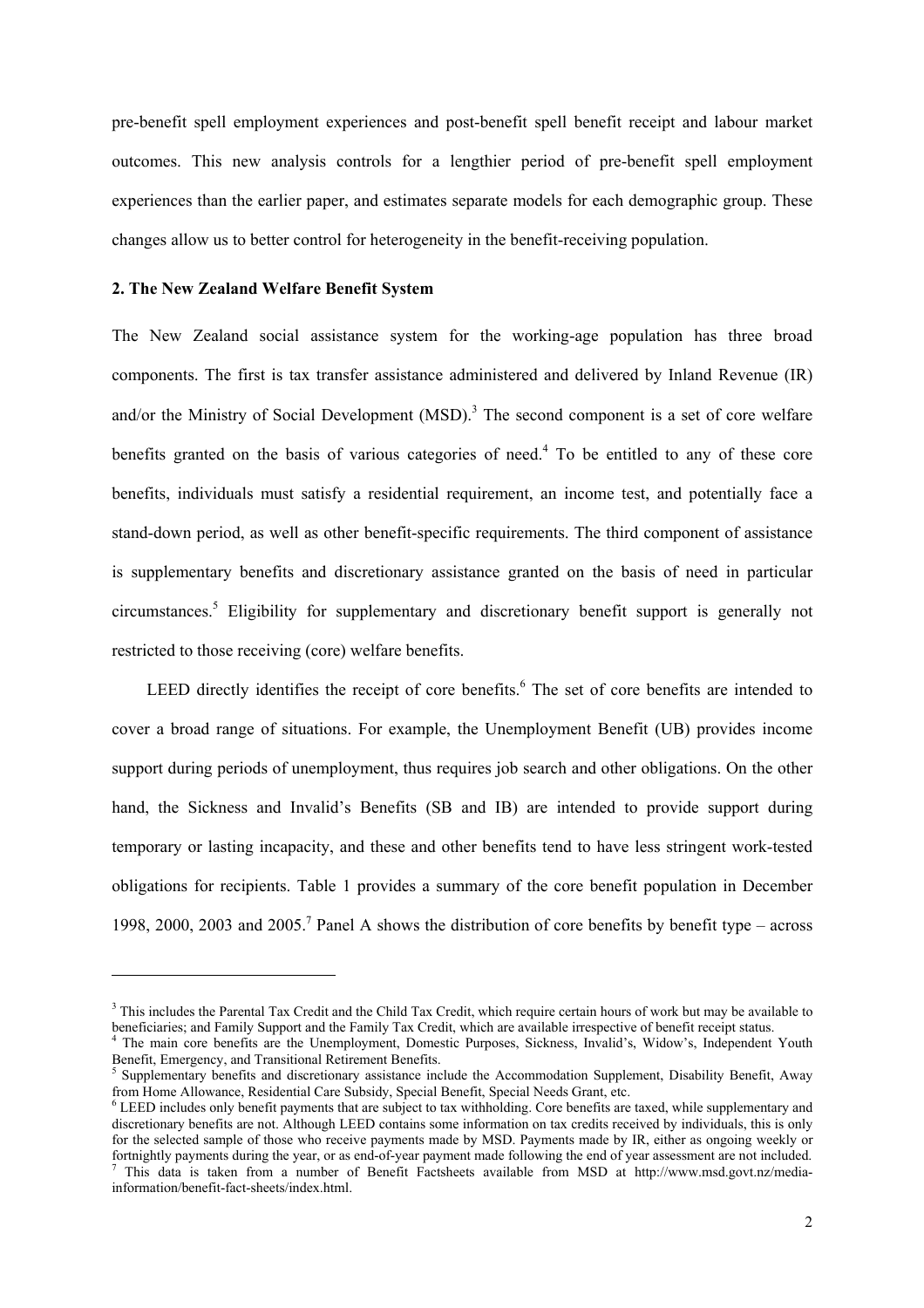the two main benefits, the Domestic Purposes Benefit (DPB), the UB, and other benefits – and by sex and age in each year. Panels B–D describe the sex and age distributions of the three benefit populations.

Although the total number of benefit recipients fell about 20 percent over the period (probably reflecting the strengthening economy), this change masks quite different changes in recipients across the benefit types. The numbers of DPB and UB recipients fell 3 and 59 percent, respectively, while the numbers of other benefit recipients increased by 14 percent. As a result of these differences, the fraction of UB recipients fell from 40 to 21 percent, while the fraction of other benefit recipients increased from 32 to 45 percent and the fraction of DPB recipients increased from 28 to 34 percent. The sex and age mixes of the benefit population also changed (becoming more female and older), mainly reflecting the differences across the type of benefit but also, to a lesser extent, changes within each type over time. For example, in terms of the sex mix, more than 90 percent of DPB recipients are female and around 70 percent of UB recipients are male, although this fraction fell slightly over the period. There are also roughly equal numbers of males and females among the other benefit recipients. In terms of the age mix, the DPB recipients are more heavily prime aged: 80 percent are aged 25–54, compared with around 55 and 60 percent of UB and other benefit recipients, respectively. Also, other benefit recipients tend to be older than UB recipients.

# **3. The Linked Employer-Employee Data**

l

This paper uses data from Statistics New Zealand's LEED, which is based on monthly administrative data collected by the IR.<sup>8</sup> All employers in New Zealand are required to file an Employer Monthly Schedule (EMS) with the IR that lists all individuals employed at that firm in the last month, the amount of income they received, and the amount of tax that was deducted at source.<sup>9</sup> In LEED,

 $\frac{8}{2}$  Kelly (2003) and Carroll and Wood (2003) provide a detailed discussion of the LEED project and data.

<sup>&</sup>lt;sup>9</sup> New Zealand has a relatively simple tax system, and most tax on income from wages and salary is paid on a 'pay-as-youearn' (PAYE) basis, with few people needing to reconcile their taxes at the end of the year. LEED records only an individual's taxable earnings received in each calendar month, can include one-off payments such as bonuses or redundancy pay, and does not include undeclared income. Because calendar months have uneven numbers of days, and pay periods are often weekly or fortnightly, earnings levels are affected by the timing of pay and the number of pay periods in a month. Furthermore, in months when individuals receive PAYE income from multiple sources it is not possible to identify whether the receipt occurs concurrently or sequentially during the month. Income received in a particular month can also reflect work undertaken in the past. Similarly, benefit payments can be received for prior periods of eligibility.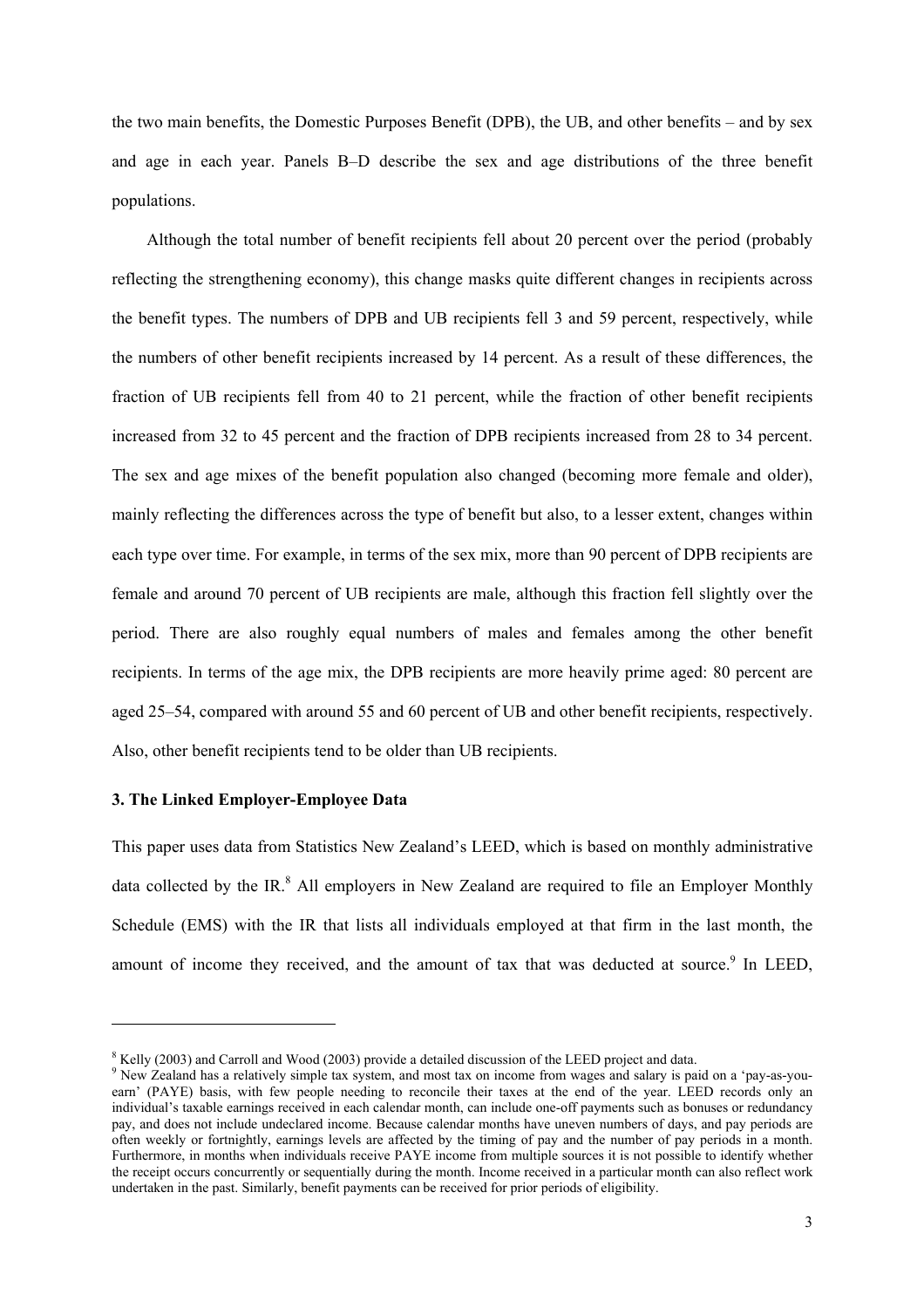individuals and firms each have unique identification numbers that enable them to be followed longitudinally. In addition, there is a separate identifier for the receipt of any working-age taxable benefits, although the particular benefit type is not identified. This paper focuses on the 66 months of linked employer-employee records from April 1999 to September 2004.

IR's administrative records also contain some basic demographic information on individuals and firms. This data includes sex, age and address details for employees and industry information for employers.<sup>10</sup> This core data can also be used to create additional variables, such as the number of employees and the total payroll for all firms, the number of jobs held by each employee in a particular month, and each individual's pattern of employment over the 66-month period. LEED has a number of limitations relevant to research on benefit transitions. Typical demographic variables such as education, occupation, ethnicity and, importantly for many benefit analyses, family status are not available. Information is also not currently available on earnings from self-employment.<sup>11</sup>

## **4. Defining the Benefit-Receiving Population**

l

We begin by classifying individuals as 'on benefits' in any month they receive benefit income. A series of consecutive months receiving benefits is referred to as a 'benefit spell'.<sup>12</sup> Approximately 2.55 million individuals aged 15–62 in April 1999 worked and/or received benefit income in at least one month between April 1999 and September 2004. Of these, 1.60 million never received core welfare benefits, 126,000 received core benefits in all 66 months, and 825,000 received core benefits at some point in the sample period but not in all months. Table 2 presents the average characteristics of these three subgroups, including age, sex, region, employment and benefit status, average earnings and income, and benefit histories.

Individuals who receive benefits in all months are more likely to be female, older and living outside the more urban areas of New Zealand than individuals who never receive benefits. On

 $10$  Sex is actually derived from the title and names provided on the initial registration form. Industry information for firms is available via the Statistics NZ Business Frame/EMS link. Documentation available on the Statistics NZ website discusses the creation of these variables in more detail.

<sup>&</sup>lt;sup>11</sup> Slightly more than 20 percent of working-age New Zealanders report being self-employed, an employer of others, or unpaid in a family business as their main job in the 1999 Household Labour Force Survey (HLFS).<br><sup>12</sup> We spent some time examining the gaps between spells for individuals with multiple benefit spells and decided not to fill

in short gaps between spells. Filling in short gaps has a limited effect on the distribution of spells, as the majority of spells are separated by three or more months, and the decision on what is a 'short' gap is largely arbitrary.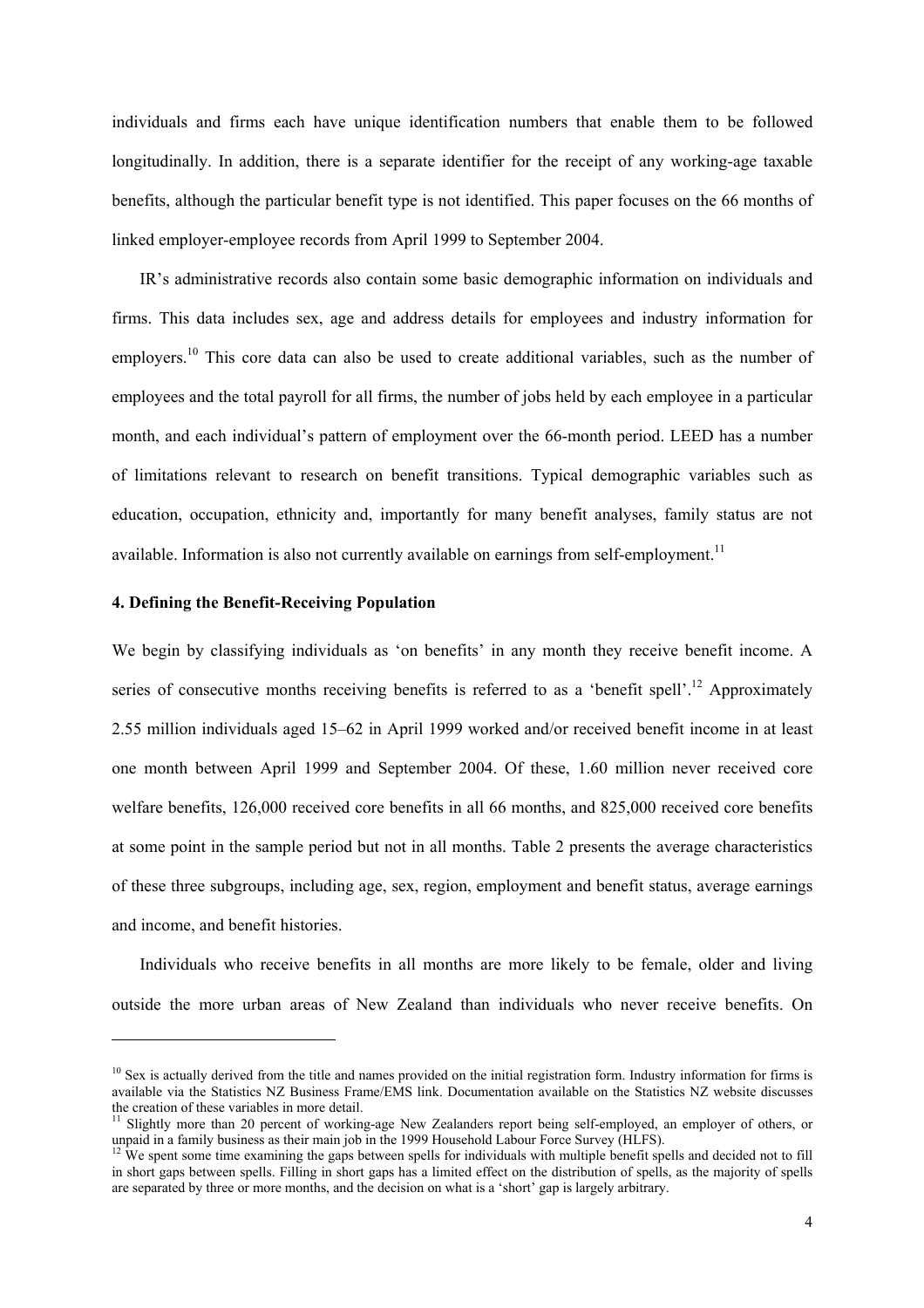average, all-month beneficiaries receive more monthly benefit income than other benefit recipients.<sup>13</sup> They are also employed, on average, in 10 out of the 66 months in the sample period. While they are an interesting subgroup of beneficiaries, these individuals are typically excluded from analyses of benefit-to-work transitions, since we have no data on their pre- or post-benefit spell experiences.

The remaining beneficiaries are also more likely to be female and living outside the main urban areas than the non-benefit receiving population, but these differences are much smaller. These individuals are, however, much younger than the non-benefit receiving population, reflecting the large number of youths that receive the UB. On average, these individuals actually spend more time in employment (30 months) than on benefits (23 months) during the sample period, reflecting the transient nature of benefits for most individuals, which is also indicated by the fact that these individuals average 1.9 benefit spells each in the sample period. Individuals who receive benefit income at some point in the sample period earn substantially less while employed and not receiving benefits than other workers (\$2,030 versus \$3,240 per month), although the differences in age composition between these samples may account for some of this gap.

Different approaches are taken in the literature to define the relevant benefit population to be used for analysing benefit transitions. Many of the individuals who receive benefits at some point during the sample period were already receiving benefits when LEED started in April 1999 (ie they have a left censored benefit spell) or are still receiving benefits at the end of the sample period in September 2004 (ie they have a right censored benefit spell). While these censored spells provide some information on benefit transitions, they are often excluded from analyses because this information is incomplete. Many individuals also experience multiple benefit spells (including censored and uncensored spells). Researchers often choose to focus their analyses on the first benefit spell experienced by these individuals (eg Hyslop et al. 2004) or occasionally on a randomly chosen spell (eg Dixon and Crichton 2006) in order to simplify the empirical modelling of the transition process. Furthermore, many benefit spells start near the beginning of the sample period and/or finish near the end. Since it is often desired in an analysis of benefit-to-work transitions to have a reasonable amount

 $\overline{\phantom{a}}$ 

<sup>&</sup>lt;sup>13</sup> This partly reflects the fact that partial months of benefit receipt may be included in the average benefit receipt for other beneficiaries.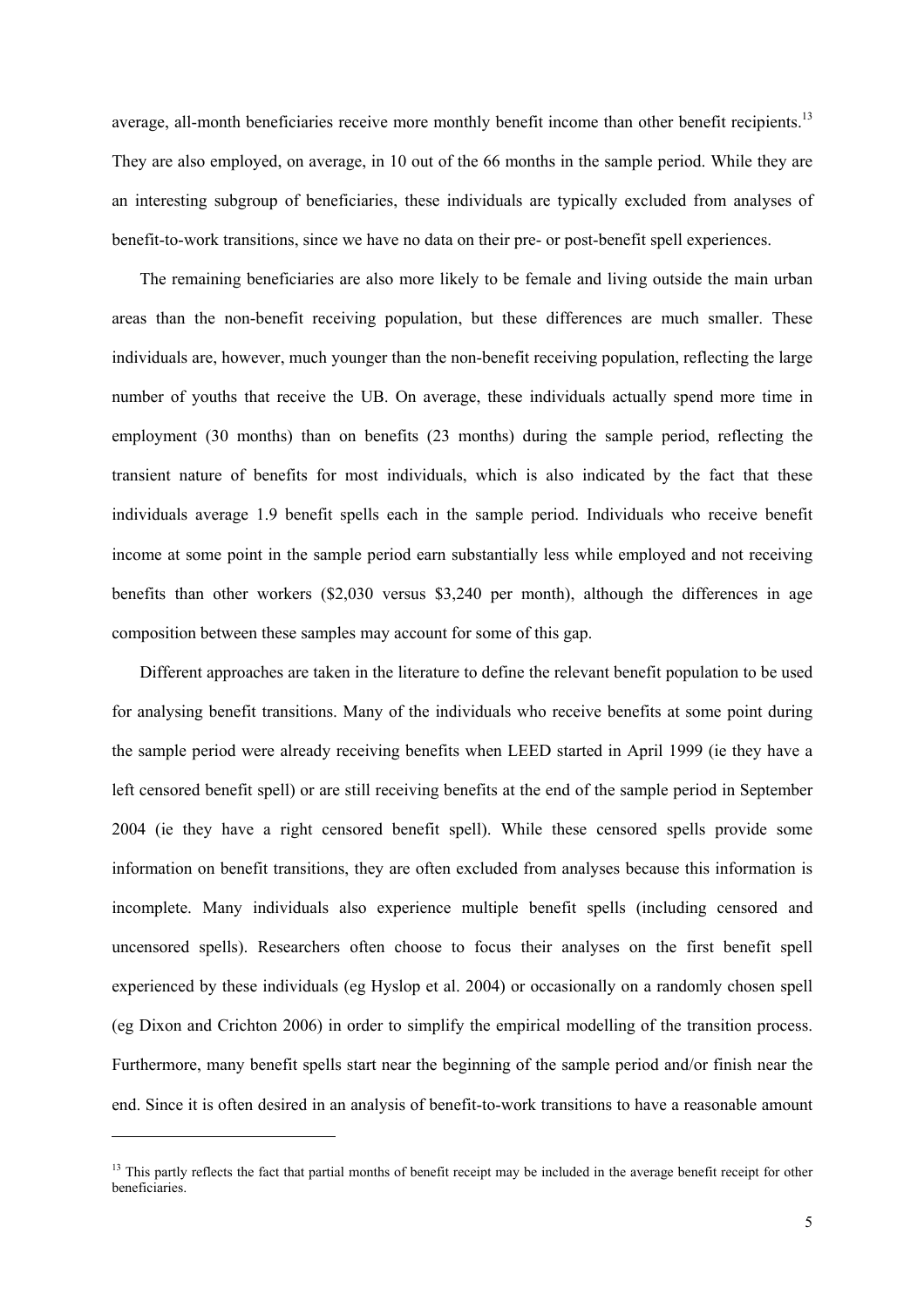of information on both pre- and post-benefit spell experiences in order to control for differences in the benefit-receiving population and to examine medium- to longer-term outcomes, these spells are often also excluded from analyses.

We consider four possible sampling approaches for defining the relevant benefit population to be used in the remaining analyses in this paper:

(1) Single Uncensored Spells: 224,000 individuals who have only one uncensored benefit spell during the sample period. All individuals in this sample are guaranteed to have both pre- and postspell data, but this can be for a short period either pre- or post-spell or both in the case of long spells. This sample is likely to have better outcomes than the overall benefit-receiving population, since we know that they have only one benefit spell in more than five years.

(2) First Uncensored Spell: 583,000 individuals that have one or more uncensored benefit spells during the sample period, where the spell of interest is their first uncensored spell. This sample is likely to be more representative of the overall benefit-receiving population than the last, since it includes individuals with multiple benefit spells. Again, many of these spells are likely to start near the beginning of the sample period and thus have limited pre-spell information.

(3) First Uncensored Spell in Year 3: 106,000 individuals who have one or more uncensored benefit spells during the sample period and their first uncensored spell occurring between April 2001 and September 2002. At least two years of pre-spell information is available for these individuals, but with the trade-off that the sample is constrained to individuals with at most one previous censored spell prior to this spell in the middle of the sample period.

(4) Year 3 Reference Spell: 199,000 individuals with one or more benefit spells that start between April 2001 and September 2002, where the spell of interest is a randomly chosen spell meeting this criteria when multiple spells are started in this time period. Again, at least two years of prespell information is available for these individuals, and this sample is representative of all new benefit spells started in this year. However, as the current stock of ongoing benefit spells contains many longer-length spells, this sample will not be representative of the experiences of all current beneficiaries.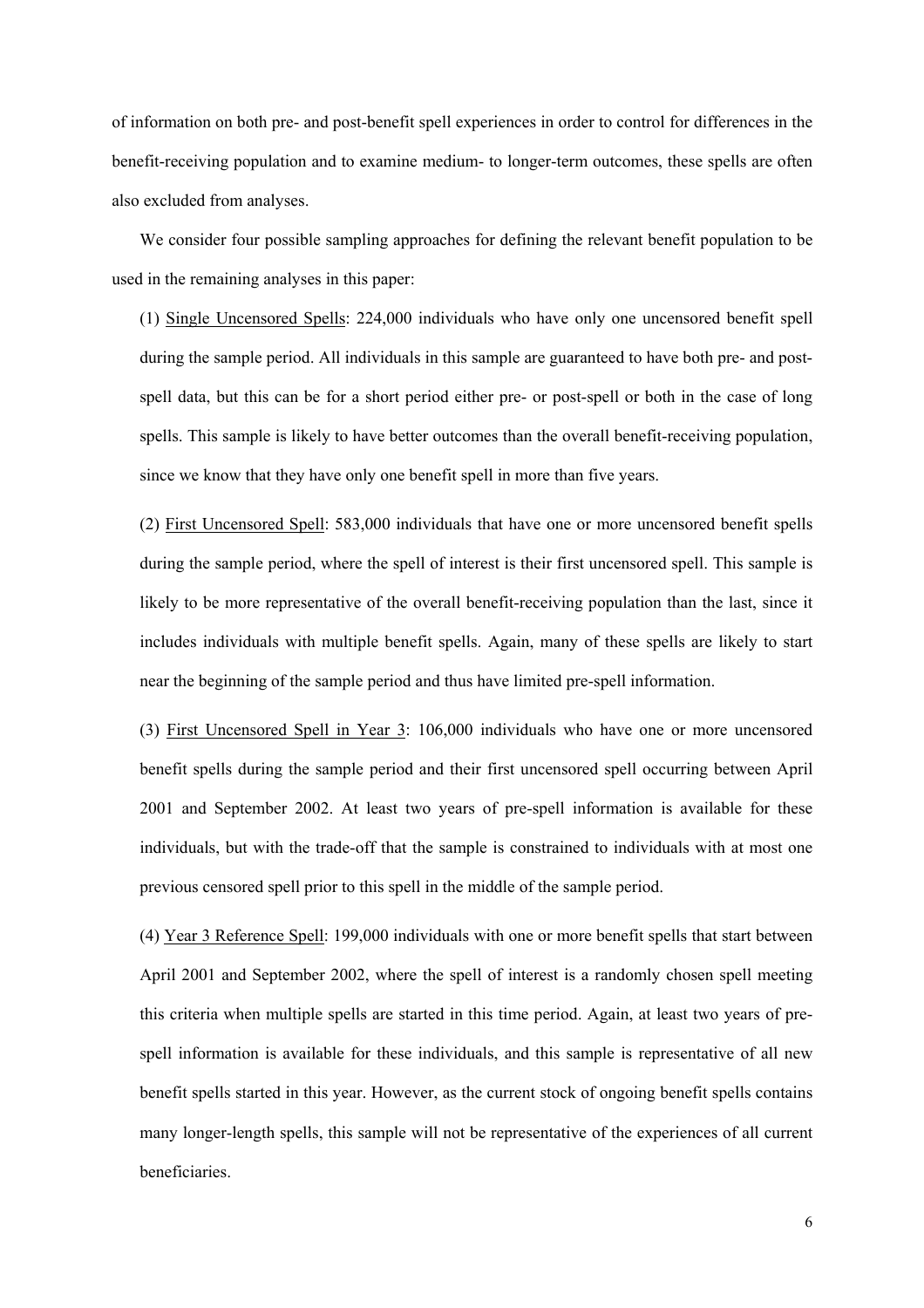Table 3 presents the average characteristics of these four samples, including age, sex, region, employment and benefit status, average earnings and income, and benefit histories. It is important to note that these samples overlap. For example, the Single Uncensored Spell and First Uncensored Spell in Year 3 samples are each a subset of the First Uncensored Spell sample. While all individuals in the Year 3 Reference Spell sample are also in the First Uncensored Spell sample, the spell of interest will differ for individuals with one or more uncensored spells prior to year 3 and/or one or more uncensored spells in year 3.

A number of pertinent differences in characteristics are found when comparing the four proposed samples. Individuals in the Single Uncensored Spell sample have the longest average benefit spell length but the lowest average number of months receiving benefits. This is consistent with the fact that this group includes a heterogeneous population of long-term beneficiaries and more successful individuals with only one short benefit spell during the sample period. This finding is also reflected in the fact that this group has the highest average earnings when off benefit and is older, on average, than the other samples. On the other hand, individuals in the Year 3 Reference Spell sample have the shortest average benefit spell length but the highest average number of benefit spells and the highest average number of months receiving benefits. This is consistent with this sample being a representative sample of the inflow into the beneficiary population, thus oversampling from short benefit spells. This is also reflected in the fact that individuals in this sample are younger, on average, than the individuals in the other samples.

The characteristics of the remaining two samples are between the two extremes of the Single Uncensored Spell sample and the Year 3 Reference Spell sample, but are generally closer to the Year 3 Reference Spell sample. This suggests that these samples, as well as the Year 3 Reference Spell sample, may produce similar results when used to examine benefit-to-work transitions. Interestingly, individuals in all four samples are employed, on average, for the same number of months. In the four proposed samples, the individuals are much younger and there are fewer females compared with the characteristics of the benefit stock population described in Table 1. This suggests that long-term beneficiaries are more likely to be female and older.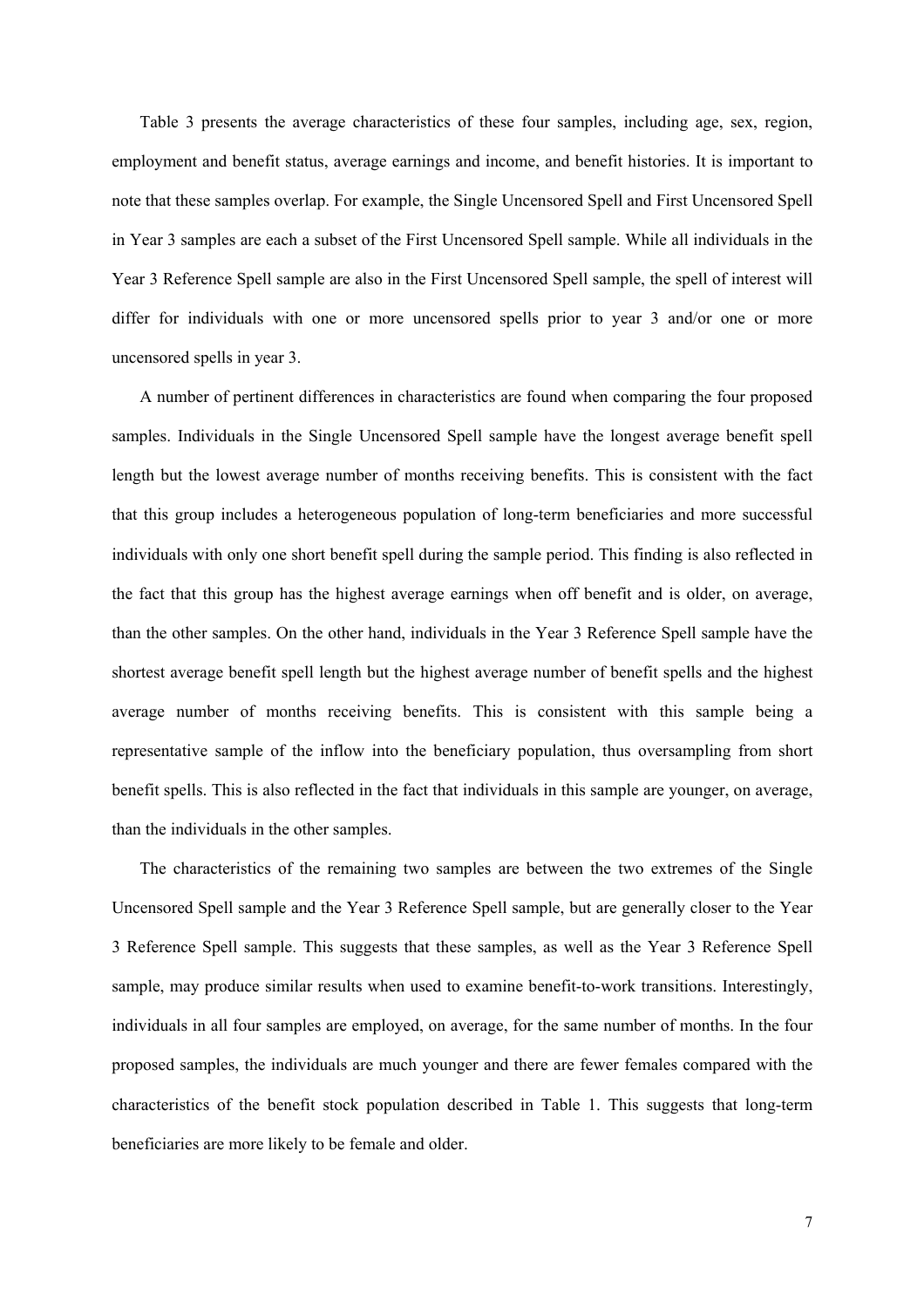We further compare the composition of these four sample populations by examining benefit receipt rates (Figure 1) and employment rates (Figure 2) before and after the benefit spell of interest. These results are stratified by the length of the benefit spell. The solid lines represent 1–3 month spells, the dash-dot lines 4–6 month spells, the dash-dash lines 7–12 month spells, and the dash-dotdot lines greater than 12–month spells. These figures exclude the period of the benefit spell, thus month -1 is the month immediately prior to starting the spell, and month 1 is the first month after the spell ends, while the vertical lines indicate the start and end of the benefit spell.

Major differences are seen in the results across the four sample populations. Examining Figure 1, we see that if the first uncensored spell is used to define the benefit population (i.e. either the First Uncensored Spell or the First Uncensored Spell in Year 3 samples), benefit receipt rates prior to this spell are lower than in the Year 3 Reference Spell sample and do not reflect the dynamics of previous benefit experiences for current recipients. For example, in the Year 3 Reference Spell sample, we can see that there is strong annual seasonality in prior benefit receipt rates for individuals with short benefit spells. On the other hand, benefit receipt rates after the spell of interest are similar in all three samples.

Figure 2 shows that employment rates are higher both before and after benefit spells for the Single Uncensored Spell sample than for the other samples, which is consistent with the evidence in Table 3 that shows that this group is older and has higher average earnings when off benefit. Similar employment rates are found both before and after the benefit spell for the other three samples. However, the First Uncensored Spell in Year 3 and Year 3 Reference Spell samples, by focusing on a cohort of new spells, highlight the employment dynamics observed for beneficiaries with employment rates declining as one gets further away in time from either the start or end of the benefit spell. These dynamics are obscured when first uncensored spells from different calendar periods are mixed together.

Overall, the Year 3 Reference Spell sample is the only sample examined here that allows both pre- and post-spell benefit and employment dynamics to be analysed. As discussed above, this sample is representative of all new benefit spells started in the third year of LEED and potentially (if macroeconomic effects are unimportant) representative of all new benefit spells started in the last six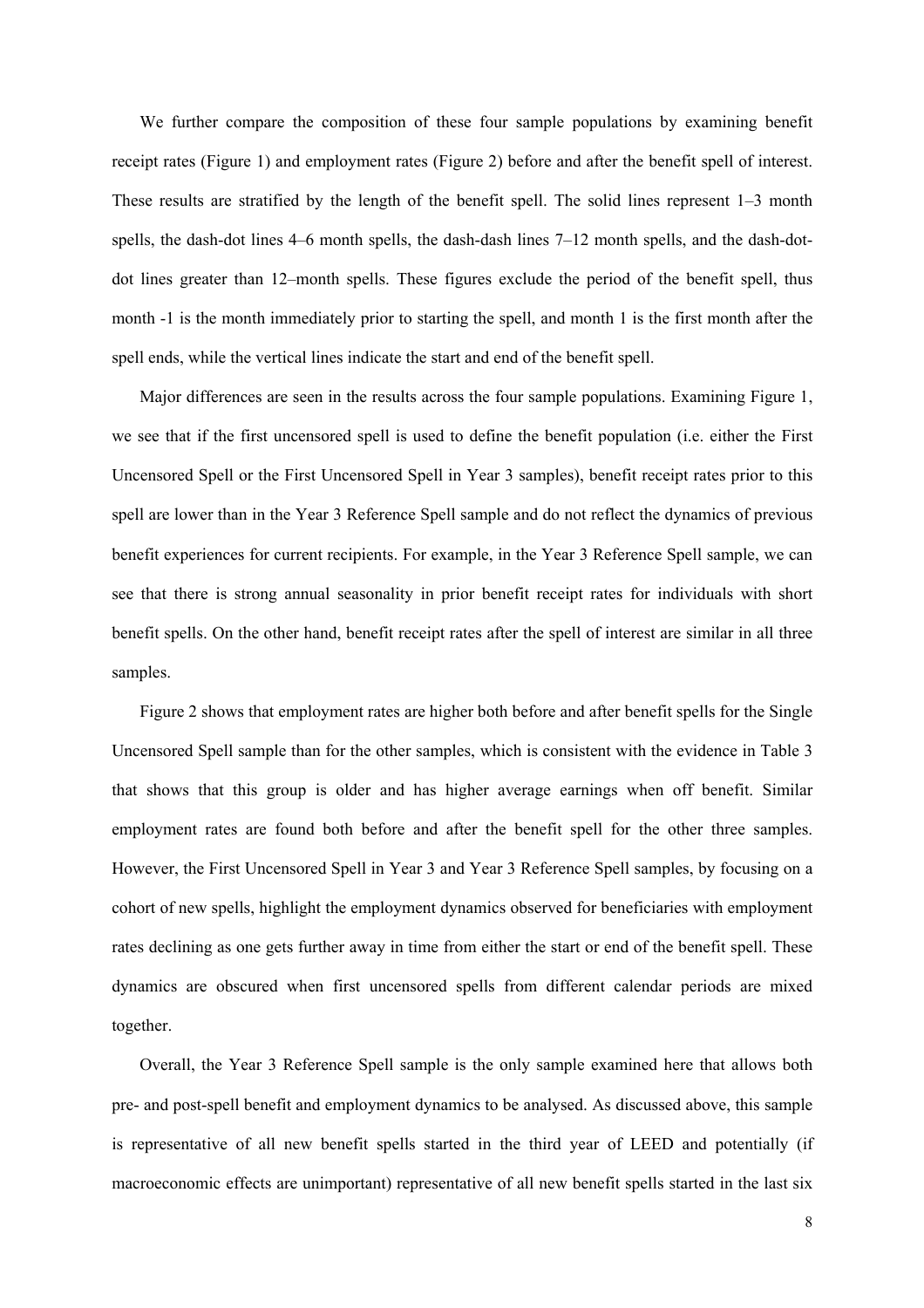years. Because all new spells are given equal weight when drawing the sample, this sample under represents long benefit spells relative to the stock of current benefit spells at any time. This is reflected in the results presented in Table 3, which show that these individuals have more benefit spells than the other proposed samples. However, comparing the results in Table 3 with those in Table 2 also shows that these individuals have very similar characteristics (besides being much younger) to the overall population of individuals receiving benefits at some point during the sample period. Thus, the remainder of the analysis in this paper focuses on the Year 3 Reference Spell subsample of the population.

#### **5. Employment and Benefit Receipt Patterns for Different Demographic Groups**

We next examine employment and benefit receipt patterns for different demographic groups in the Year 3 Reference Spell sample. Table 4 presents the average characteristics of this sample stratified by four age groups (15–24, 25–39, 40–54 and 55–69) and sex. A comprehensive set of characteristics for these individuals, including their reference benefit spells, and their pre- and post-spell experiences are examined. Also included is information on whether an individual was employed immediately before and/or after the reference benefit spell. This is categorised under 'Benefit Transitions', with an individual labelled as a 'From Employment to Employment' transition if they were employed in either of the two months both immediately before and after the reference benefit spell, as a 'From NILF (Not in the Labour Force)<sup>14</sup> to NILF' transition if they were employed in neither of the two months both immediately before and after the reference benefit spell, and as a 'From Employment to NILF' or 'From NILF to Employment' transition as appropriate.

Overall, we find little difference between the characteristics of men and women in the benefit population, except for 25–39-year-old women. These women, compared with similar aged men, have lower employment rates and benefit receipt rates both before and after their benefit spell, are more likely to transition from NILF to NILF, and receive higher monthly benefits. These results suggest that many of these women are on the DPB. We also find that 15–24-year-olds and 55–69-year-olds,

l

<sup>&</sup>lt;sup>14</sup> NILF is measured here as not receiving benefits or earnings, since we are not able to identify in LEED whether individuals are actively seeking employment. This includes individuals that are only self-employed, receiving only non-taxable benefit income, receiving only paid parental leave, and people who are not currently residing in New Zealand, and thus may not correlate strongly with the standard definition of NILF used in national statistics.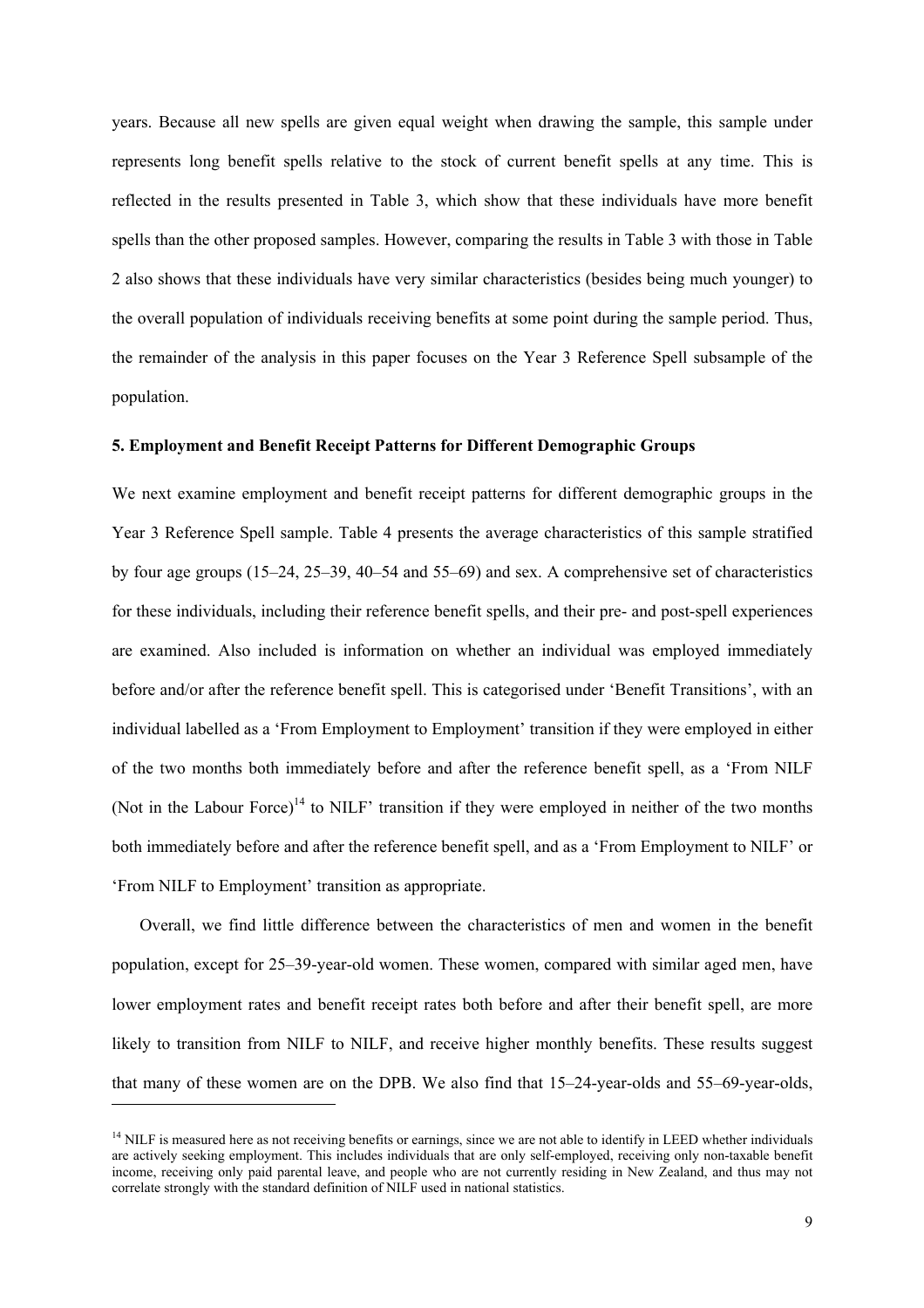regardless of sex, have characteristics quite different from prime-age individuals. Younger people have much shorter benefit spells, with many of these spells finishing at the end of the summer, and are much more likely to transition to employment than other age groups. Older individuals, on the other hand, have much longer benefit spells, are unlikely to work while on benefits or after leaving benefits, are much less likely to transition to employment, and have fewer previous benefit spells. Many of these older individuals on benefits appear to be transitioning to retirement.

We further compare the characteristics of these demographic groups by examining individuals' employment and benefit status over time in Figures 3a and 3b. Unlike Figures 1 and 2, these figures include the reference benefit spell, thus month 0 is now the first month of the benefit spell, and month 1 is the first month after the start of the spell. The single vertical line indicates the first month of the benefit spell. The horizontal lines represent the proportion of individuals in each month receiving only income from employment (solid line), receiving only benefits (solid line with squares), receiving income from both employment and benefits (solid lines with triangles), and receiving no income from either employment or benefits (dotted line).

 For the most part, employment and benefit status dynamics appear quite similar for prime-age individuals (e.g. 25–39-year-old men and women and 40–54-year-old men and women), with nearly 40 percent of individuals employed and off benefit, 20–25 percent receiving benefits and not employed, 10–15 percent both receiving benefits and employed, and 30–35 percent receiving no income a year or more before the start of the benefit spell in each prime-age demographic group. Similarly, the corresponding rates are 45–50 percent employed and off benefit, 15–20 percent receiving benefits and not employed, 5–10 percent both receiving benefits and employed, and 25–30 percent receiving no income a year or more after the start of the benefit spell. The main differences between these groups are that women, in general, are more likely to be both receiving benefits and employed and less likely to be just receiving benefits than men, and that 25–39-year-old women, in particular, are more likely to have no source of income and less likely to be employed prior to going on benefits. This likely reflects the fact that individuals out of the labour force can become eligible for the DPB after giving birth to a child and that this mainly affects 25–39-year-old women. There is little difference in outcomes after leaving benefits between these groups.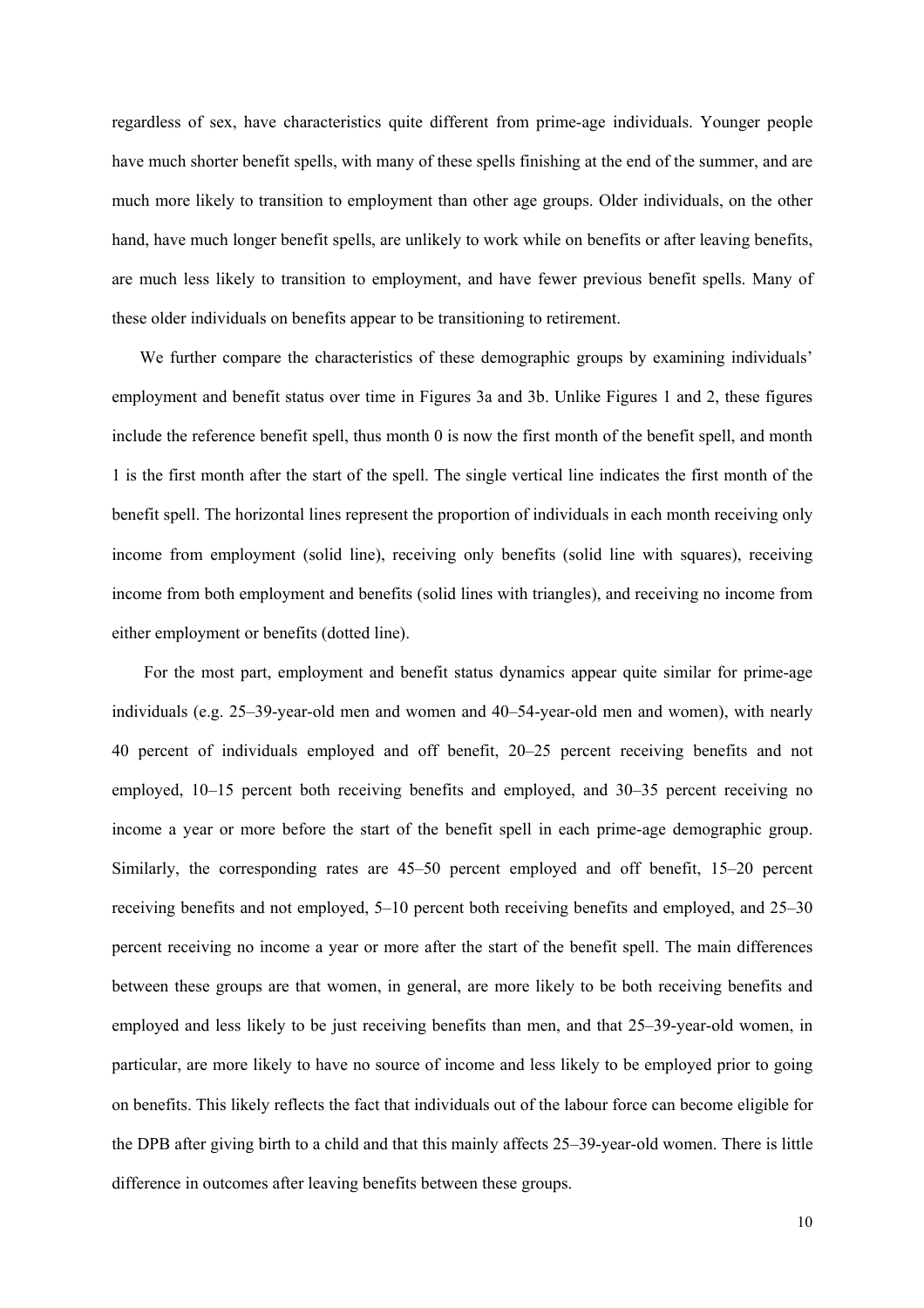Younger individuals are much more likely to have no source of income recorded in LEED and less likely to be receiving benefits (and be either employed or non-employed) a year or more before the start of the benefit spell than prime-age beneficiaries, but post-spell outcomes are quite similar for these demographic groups. Benefit and employment dynamics are quite similar for younger men and women, although men have slightly relatively higher benefit receipt rates a year or more before the start of the current benefit spell, and slightly relatively higher employment rates a year or more after the start of this spell. Older individuals are also more likely to have no source of income and less likely to be receiving benefits (and be either employed or non-employed) a year or more before the start of the benefit spell than prime-age beneficiaries. However, these individuals have substantially higher benefit receipt rates and lower employment rates, and are much more likely to have no source of income than prime-age individuals a year or more after the start of this spell. These differences are even stronger for older women, with only 20–25 percent of older women employed and not receiving benefits after the start of the benefit spell compared with 25–30 percent of older men. Again, this evidence suggests that many older individuals on benefits are transitioning to retirement.

## **6. The Impact of Pre-Spell Characteristics and Benefit Spell Duration on Post-Spell Outcomes**

Hyslop et al. (2004) examine the relationship between benefit spell duration and pre-benefit spell employment experiences and post-benefit spell benefit receipt and labour market outcomes in a sample of individuals whose first observed benefit spell started after the sixth month of LEED. The analysis in that paper was based on only 36 months of data available from LEED and controlled for employment experiences in the 6 months prior to the first benefit spell. This choice reflected the inherent trade-off between examining a representative sample of new benefit spells and capturing prebenefit spell employment experiences. Re-examining this topic using the Year 3 Reference Spell sample allows us to control for a lengthier period of pre-benefit spell employment experiences (24 versus 6 months) and control for benefit receipt prior to the current benefit spell. Importantly, previous benefit receipt may capture different aspects of individual heterogeneity than employment histories, such as the stigma felt by different individuals while receiving benefits.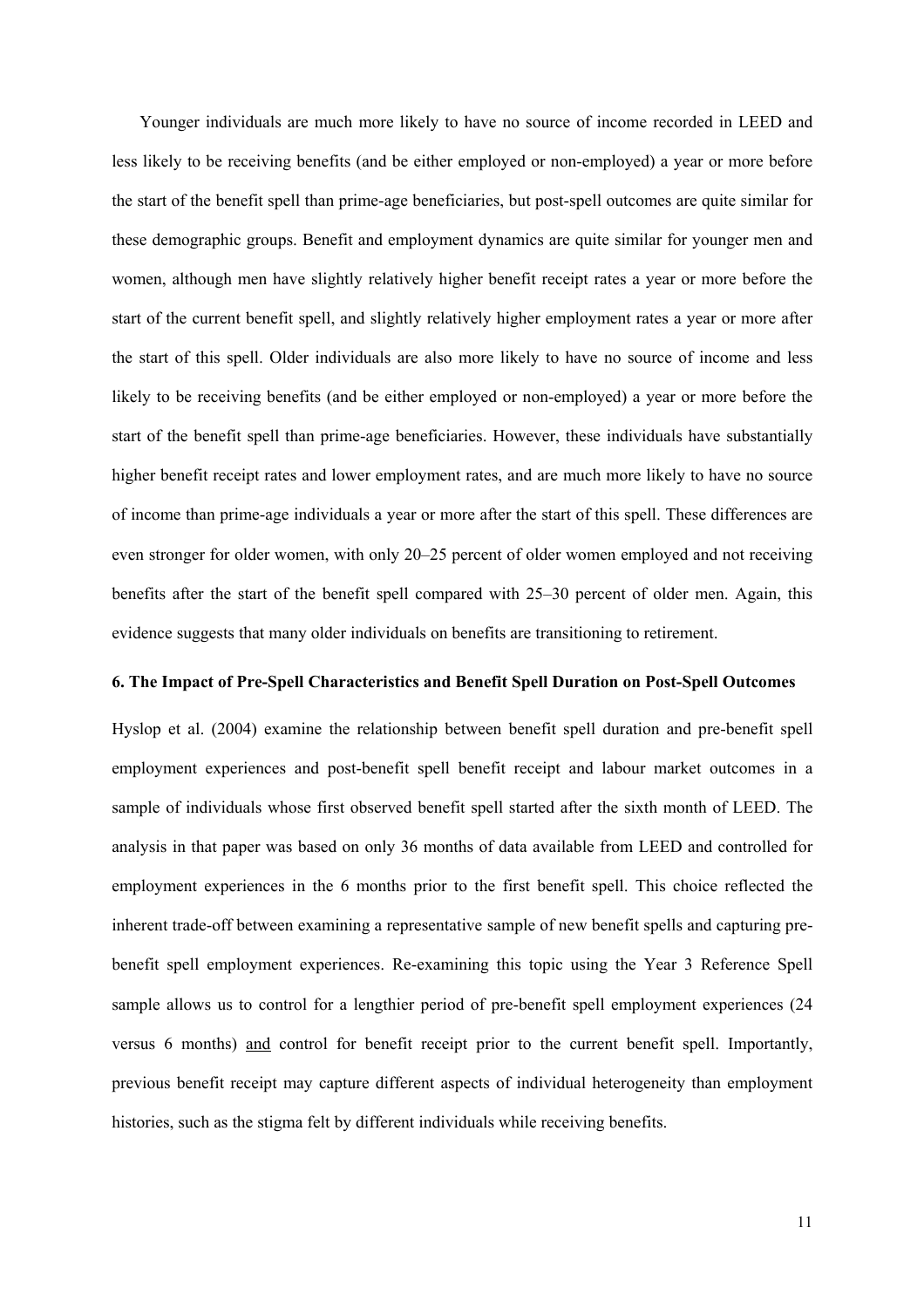We also extend the prior analysis by estimating separate models for each demographic group. As shown in the previous section, there are large differences across sex and age groups in the characteristics and employment and benefit histories of individuals in the Year 3 Reference Spell sample. By estimating separate models for each demographic group we are able to control for this component of heterogeneity in the benefit-receiving population, and potentially focus the analysis more tightly on individuals receiving the same type of benefits.

For each demographic group we estimate the following regression model:<sup>15</sup>

$$
Y_{ii} = \sum_{j=1}^{41} \alpha_{1-3}^{j} * PostBen_{ii}^{j} * Dur(1-3)_{i} + \sum_{j=1}^{38} \alpha_{4-12}^{j} * PostBen_{ii}^{j} * Dur(4-12)_{i} + \sum_{j=1}^{29} \alpha_{13-24}^{j} * PostBen_{ii}^{j} * Dur(13-24)_{i} + \sum_{j=1}^{17} \alpha_{25+}^{j} * PostBen_{ii}^{j} * Dur(25+)_{i} + X_{ii} \beta + \varepsilon_{ii}
$$
\n(1)

where *i* indexes individuals, *t* indexes months,  $Y_{it}$  is either whether individual *i* is not receiving benefits in month *t* (off benefit) or whether they are employed in that month (employed),  $PostBen<sub>it</sub><sup>j</sup>$ is a dummy variable equal to 1 if month *t* for individual *i* is *j* months since the end of the reference benefit spell and equal to 0 otherwise (e.g. this variable indexes the current month relative to the end month of the reference benefit spell),  $Dur(k)$  is a dummy variable that equals 1 if individual *i*'s reference benefit spell is of length *k*, where  $k=1-3$ , 4–12, 13–24 and 25+ months,  $X_{it}$  is a vector of variables to control for other factors influencing the outcome, and  $\varepsilon_{it}$  is an error term to capture unobserved effects. The  $X_{it}$  vector in each regression includes controls for age, region, the start month of the reference benefit spell, the number of months employed and the number of months receiving benefits in the 24 months prior to the reference benefit spell (using a series of indicator variables), the average monthly earnings in all months employed in the 24 months prior to the reference benefit spell, and the average monthly benefit receipt in all months receiving benefits in the 24 months prior to the reference benefit spell.

We first focus on the coefficients  $\alpha'_{1-3}, \alpha'_{4-12}, \alpha'_{13-24}, \alpha'_{25+}$ , which represent the effects of benefit spells of  $1-3$ ,  $4-12$ ,  $13-24$  and  $25+$  months duration, respectively, on either off-benefit or

l

<sup>&</sup>lt;sup>15</sup> The complete Year 3 Reference Spell sample is used to estimate this model. The regression sample is set up with one observation for each month after the end of the reference benefit spell for each individual in this dataset. Thus, this sample is an unbalanced panel dataset with 66-n months of data for each individual, where n is the last month of the reference benefit spell.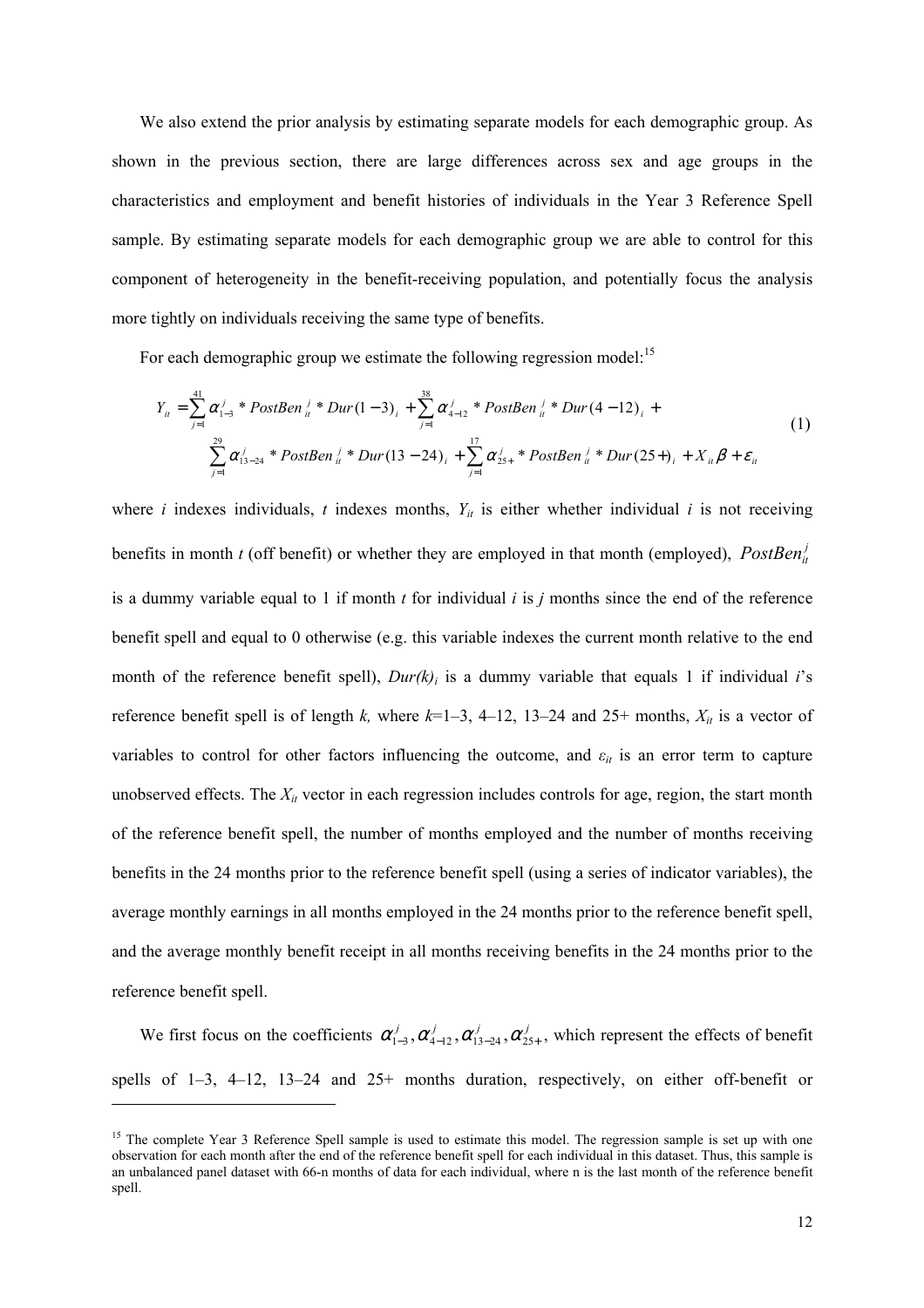employment rates *j* months after the end of the reference benefit spell. These coefficients are graphed in Figure 4a for each age group of men and Figure 4b for each age group of women.<sup>16</sup> Also displayed in Table 5 are the results for 12, 24 and 36 months after the end of the benefit spell for each duration group.<sup>17</sup> Regression model (1) does not include an intercept, and we normalise  $X_{it}$  by choosing particular omitted categories for discrete variables and subtracting particular amounts from the continuous variables. We choose a normalisation that results in the displayed coefficients measuring the average off-benefit or employment rate for individuals with a benefit spell of a particular duration of the indicated number of months after the end of the spell, with the following characteristics: age 20, 33, 48 or 60 (depending on the demographic group), living in Waikato, started their benefit spell in April 2001, employed in 12 months and received benefits in three of the 24 months prior to the benefit spell (the modal histories in the sample), and with mean earnings (\$1,559) and benefit receipt (\$621) in the 24 months prior to the benefit spell.

Starting with the results for men, we find that longer benefit spells are associated with a lower likelihood of being off benefits in the months after completing the current benefit spell, even after controlling for differences in the characteristics of individuals that experience longer versus shorter benefit spells. For example, 36 months after the end of the reference benefit spell, men with 1–3 month spells are 2–4 percent more likely to be off benefit than men with 4–12 month benefit spells, and 24 months after the end of the reference benefit spell they are 0–7 percent more likely to be off benefit than men with 13–24 month benefit spells. These differences do not appear to vary systematically across age groups for men. There are strong seasonal patterns in off-benefit rates, particularly for individuals with reference benefit spells less than 13 months in duration, with offbenefit rates substantially lower between 9 and 13 months after the reference spell, and again between 21 and 25 months after.

l

<sup>&</sup>lt;sup>16</sup> The estimated coefficients are displayed in this figure up to 36 months after the end of the spell for  $1-3$  and  $4-12$  months spells, 24 months after the end of 13–24 month spells, and 12 months after the end of 25+ month spells. Standard errors are quite large beyond this point for each spell length, thus while we estimate these effects, we choose not to display the coefficients. Confidence intervals are at most +/- 2 percent for all displayed coefficients.

<sup>&</sup>lt;sup>17</sup> In our discussion, we focus on outcomes at 12,  $\frac{24}{4}$  and 36 months to ease exposition. As is discussed below, we find strong seasonal patterns in off-benefit rates, particular for individuals with short duration reference benefit spells, with off-benefit rates tending to be relatively low 12, 24 and 36 months after the end of the reference spell. Thus, differences in outcomes between short and long duration spells are smallest in these months. It is important to keep this in mind when reading this section.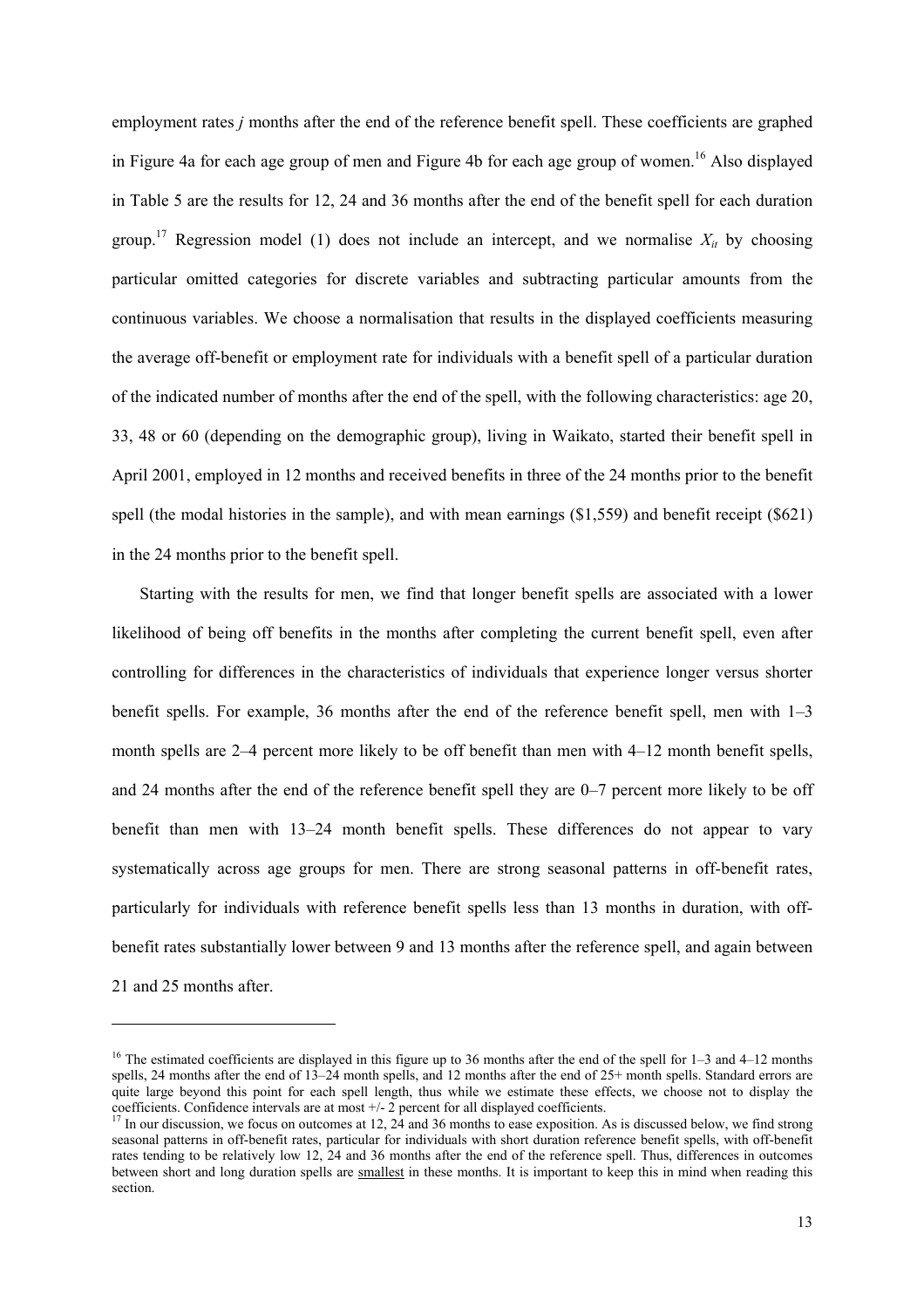The results for employment rates are quite different, illustrating the inadequacy of solely focusing on off-benefit rates to measure successful benefit-to-work transitions. Employment rates are lower than off-benefit rates at all observed points in time for all groups. For example, 24 months after the end of the reference benefit spell, employment rates are 5–8 percent lower than off-benefit rates for 15–24 year–olds, 17–27 percent lower for 25–39-year-olds, 17–19 percent lower for 40–54-year-olds, and 9–18 percent lower for 55–69-year-olds. Longer benefit spells are also associated with a lower likelihood of being employed in the months after completing the current benefit spell, but this relationship varies systematically across age-groups, with the relationship between benefit spell duration and employment rates weaker than the relationship with off-benefit rates for 15–24-yearolds, of similar strength for 25–39 and 40–54-year-olds, and much stronger for 55–69-year-olds. The difference for the oldest age-group is particularly notable, with men having 1–3 month spells 9 percent more likely to be employed than men with 4–12 month benefit spells 36 months after the end of the reference benefit spell (versus 3 percent more likely to be off benefit) and 11 percent more likely to be employed than men with 12–24 month benefit spells 24 months after the end of the reference benefit spell (versus 2 percent more likely to be off benefit).

We next compare our results for men with those for women. Off-benefit rates are lower for 15– 24-year-old women, but higher for all other age groups of women compared with similar aged men. The relationship between benefit spell duration and off-benefit rates after the reference spell is similar for women compared with that found for men. For example, 36 months after the end of the reference benefit spell, women with 1–3 month spells are 0–4 percent more likely to be off benefits than women with 4–12 month benefit spells, and 24 months after the end of the reference benefit spell are 1–8 percent more likely to be off benefit than women with 13–24 month benefit spells. The magnitude of the difference between off-benefit rates and employment rates is the same for each age group of women as the equivalent group of men, except for 55–69-year-old women, where employment rates are 33–40 percent lower than off-benefit rates compared with 9–18 percent lower for that age group among men. Longer benefit spells are also associated with a lower likelihood of women being employed in the months after completing the current benefit spell but, unlike men, this relationship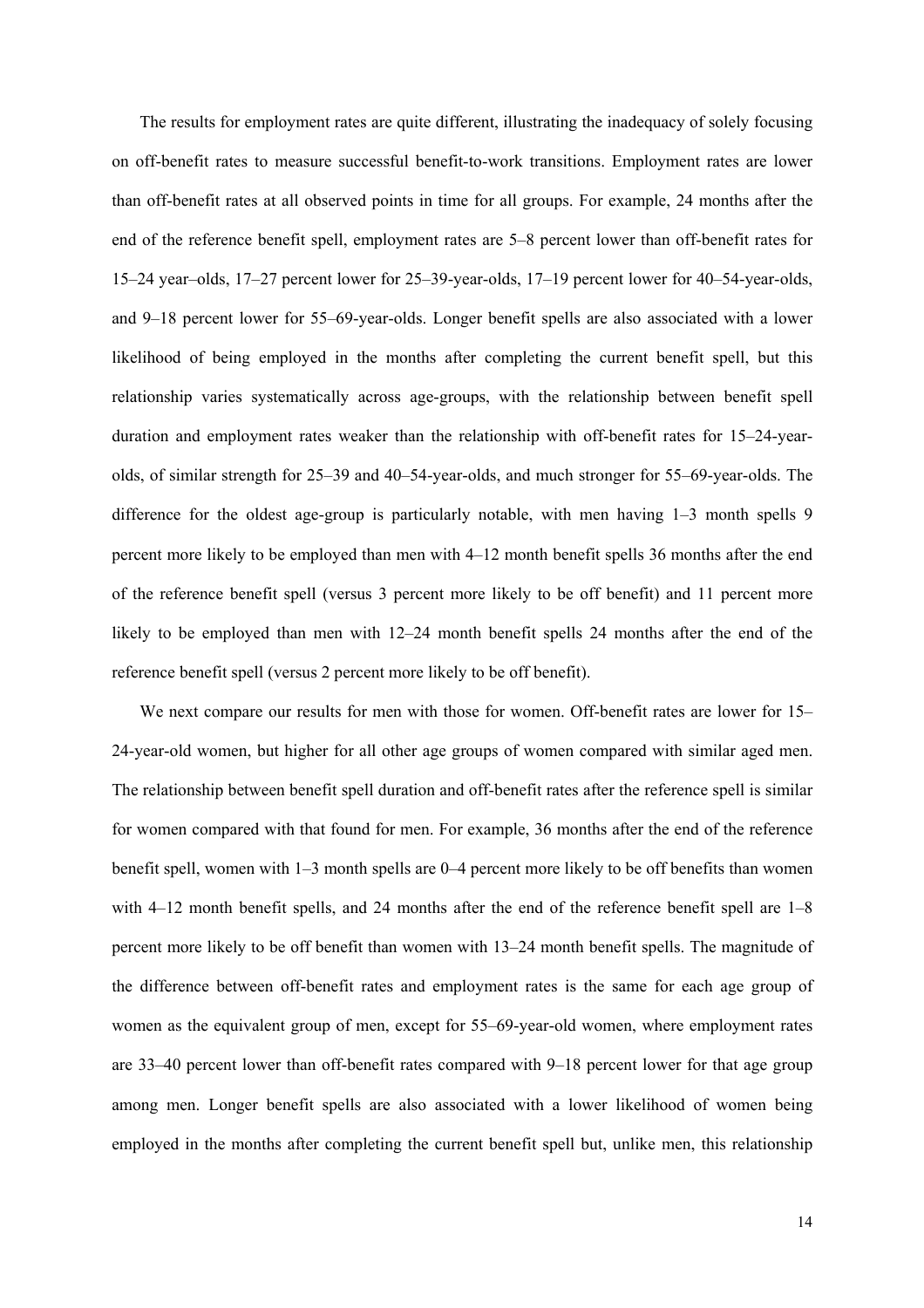does not vary systematically across age groups. Instead, we find a weaker relationship than that found between benefit spell duration and off-benefit rates for all age groups of women.

We next examine the  $\beta$  coefficients, which measure the impact of individual characteristics on either average off-benefit or employment rates after the end of the reference spell. These results are presented in Table 6a for each age group of men, and Table 6b for each age group of women.18 A oneyear increase in age is associated with a 1–2 percent increase in off-benefit rates for 15–24 and 55–69 year-old men and women and a 0–3 percent decrease in employment rates for these same groups. Age is unrelated to off-benefit and employment rates for 25–54-year-olds. We find interesting regional differences. Compared with Waikato, employment rates are 2–8 percent lower in Auckland and 1–6 percent lower in Wellington for all demographic groups, and 2–5 percent higher in Southland and 1–3 percent higher in Canterbury for all age groups of men. On the other hand, compared with Waikato, off-benefit rates are 3–7 percent lower in Hawkes Bay / Gisborne for all demographic groups, and 2–6 percent lower in Southland for all age groups of men.

Average earnings in the 24 months prior to the reference benefit spell are weakly related to postspell outcomes, with individuals with 10 percent higher earnings  $0.1-0.3$  percent more likely to be employed (except for 55–69-year-old men, who are 0.3 percent less likely to be employed) and 0–0.2 percent more likely to be off benefit (except for 15–24-year-old women, who are 0.1 percent less likely to be off-benefit). Average benefit amounts in the 24 months prior to the reference benefit spell are also weakly related to post-spell outcomes, but with a slightly stronger relationship than that between average earnings and outcomes. For example, individuals with 10 percent higher benefit receipt are 0–0.5 percent more likely to be employed and 0–0.6 percent more likely to be off benefit.

However, benefit and employment histories are strongly related to individual post-spell outcomes. In particular, employment histories are strongly related to post-spell employment rates, with individuals employed in none of the 24 months prior to the reference spell having post-spell employment rates 23–39 percent lower than individuals employed in 12 months (the mode across all age groups), and 39–60 percent lower than individuals employed in all 24 months prior to the

 $\overline{\phantom{a}}$ 

<sup>&</sup>lt;sup>18</sup> Because of the extremely large sample sizes, all results that are economically significant (e.g. greater than 0.01) are also statistically significant.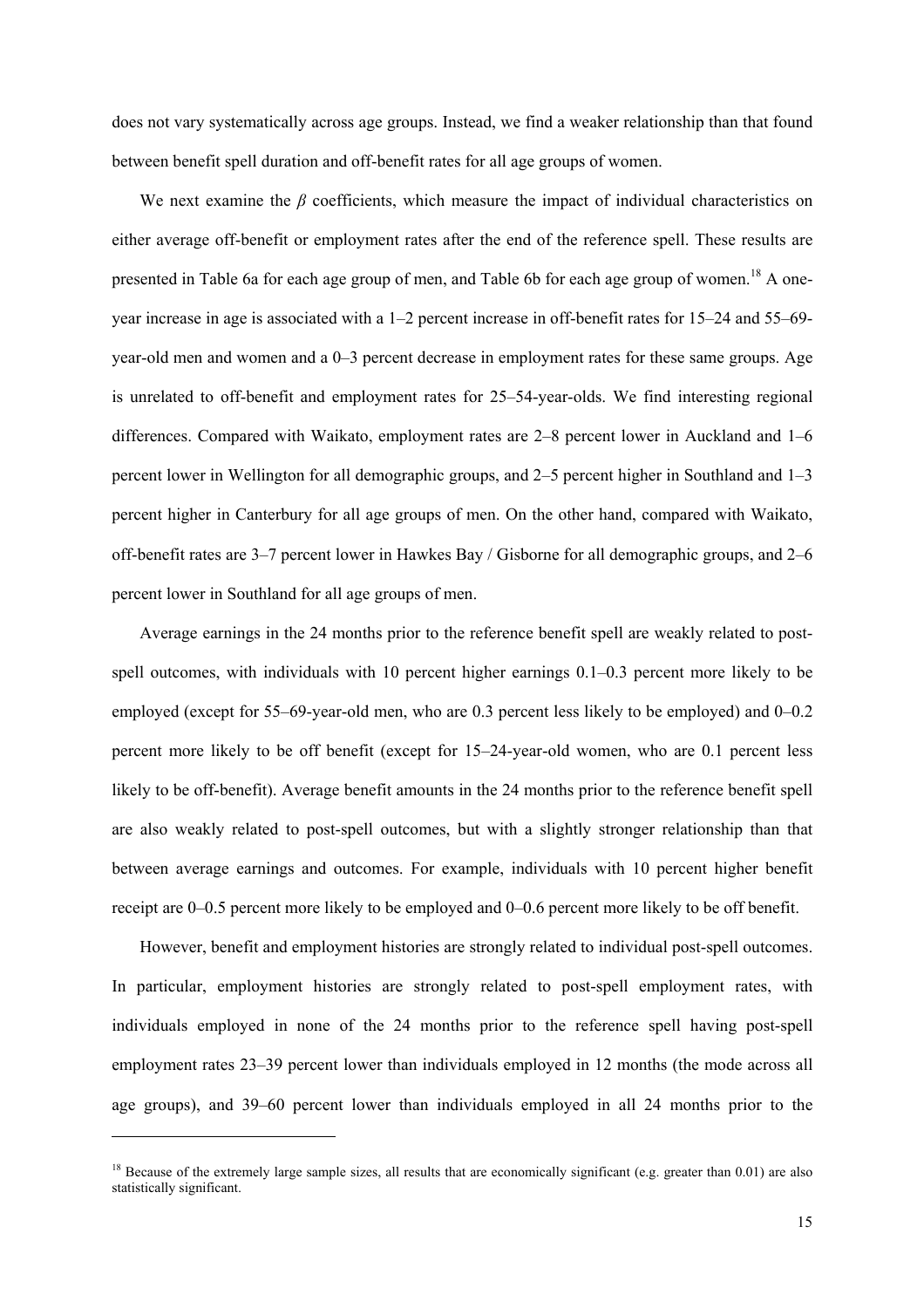reference spell. On the other hand, employment histories are weakly related to off-benefit rates. The opposite is found for benefit histories. These are strongly related to post-spell off-benefit rates, but are generally unrelated to post-spell employment rates.<sup>19</sup> For example, individuals receiving benefits in none of the 24 months prior to the reference spell have post-spell off-benefit rates that are 3–4 percent higher than individuals receiving benefits in 3 months (the mode across all age groups) and are 13–22 percent higher than individuals receiving benefits in all 23 possible months out of the 24 months prior to the reference spell (recall that in order to start a reference benefit spell, an individual must be off benefits for the month prior to the spell). As can be seen here, the relationship between employment histories and post-spell employment rates is stronger than the relationship between benefit histories and post-spell off-benefit rates, providing further evidence of the importance of having employment data available when evaluating the success of benefit transitions.

#### **7. Concluding Discussion**

l

LEED contains monthly information on taxable benefit receipt and employment earnings for all New Zealanders and the ability to longitudinally follow all individuals and match them to their employers. There is great potential to use this data to understand heterogeneity among the benefit-receiving population, to examine medium-term outcomes of individuals receiving benefits, and to evaluate the impact of benefit receipt on these outcomes. A number of research papers (e.g. Carroll and Wood 2003; Hyslop et al. 2004; and Dixon and Crichton 2006) have already used this data to examine outcomes for beneficiaries. This paper has three goals complementary to these previous analyses.

First, it examines different approaches for defining the relevant benefit population to be used for analysing benefit transitions. We create four different benefit spell samples, which either examine first benefit spells or randomly selected spells, and either individuals with single benefit spells or those with multiple spells, during the sample period. One of these samples consists of all new benefit spells started in the third year of LEED. This sample, which we refer to as the Year 3 Reference Spell sample, is shown to be the only one of the four examined that allows both pre- and post-spell benefit

 $19$  We find similar results even when we do not also control for individual employment histories. For example, off-benefit histories are still generally unrelated to post-spell employment rates. Similarly, the relationship between employment histories and post-spell off-benefit rates does not strengthen if we do not control for benefit histories.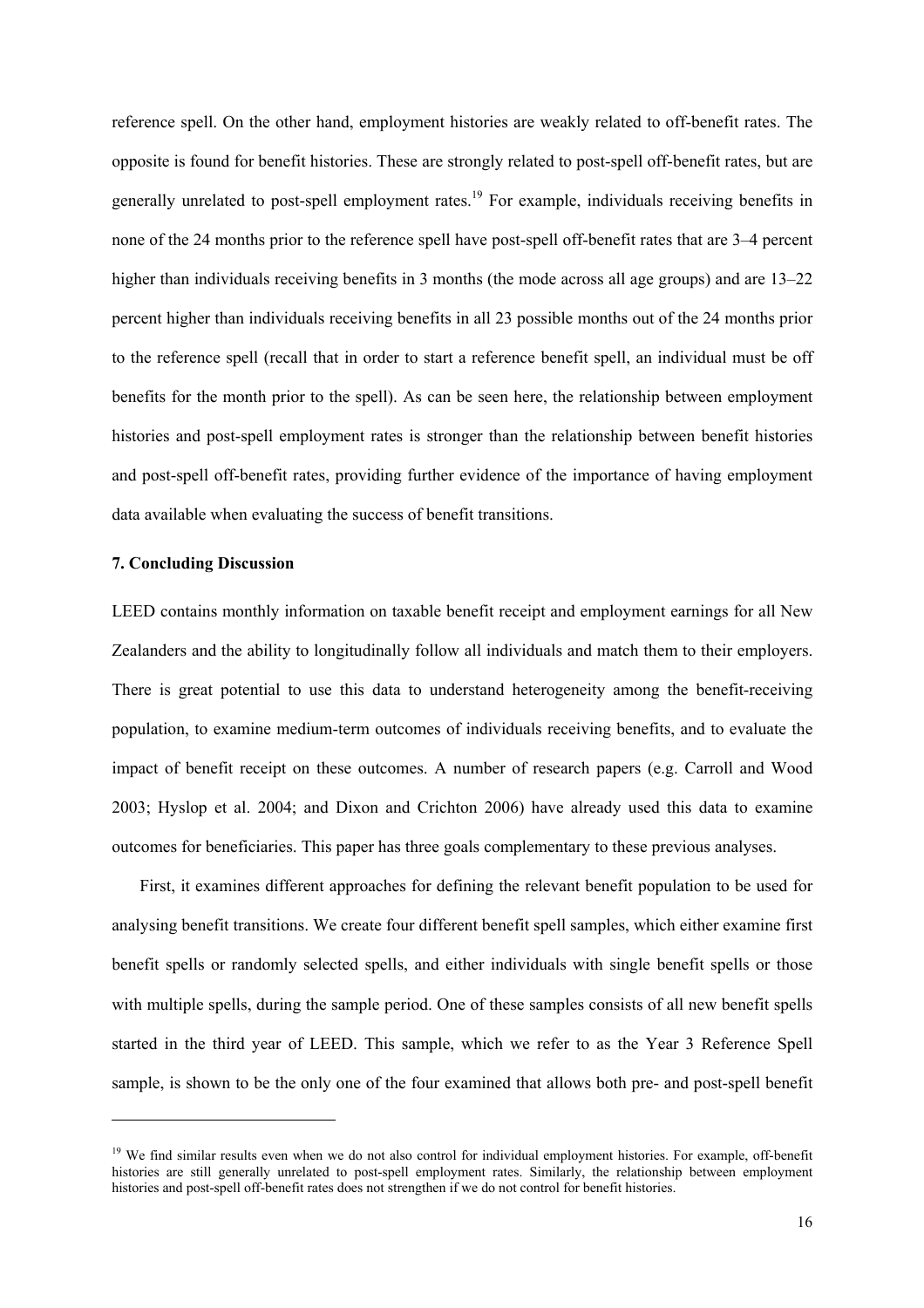and employment dynamics to be analysed. It is also representative of all new benefit spells started in the third year of LEED. Because all new spells are given equal weight when drawing the sample, this sample under represents long benefit spells relative to the stock of current benefit spells at any time. However, individuals in this sample have very similar characteristics (besides being much younger) to the overall population of individuals receiving benefits at some point during the sample period.

Second, this paper summarises employment and benefit receipt patterns for different demographic groups. Overall, we find little difference between the characteristics of prime-age men and women in the benefit population, except for 25–39-year-old women. These women, compared with similar aged men, have lower employment rates and benefit receipt rates both before and after their benefit spell, are more likely to transition from NILF to NILF, and receive higher monthly benefits, suggesting that many of these women are on the DPB. Employment and benefit status dynamics are also similar for prime-age individuals. The main differences between these groups are that women, in general, are more likely to be both receiving benefits and employed and less likely to be just receiving benefits than men, and that 25–39-year-old women, in particular, are more likely to have no source of income and less likely to be employed prior to going on benefits, which is also consistent with DPB receipt.

We find that 15–24-year-olds and 55–69-year-olds, regardless of sex, have characteristics quite different from prime-age individuals. Youth have much shorter benefit spells, with many of these spells finishing at the end of the summer, and are much more likely to transition to employment than other age groups. They are also much more likely to have no source of income recorded in LEED, and less likely to be receiving benefits before the start of the benefit spell, than prime-age beneficiaries. Older individuals, on the other hand, have much longer benefit spells, are unlikely to work while on benefits or after leaving benefits, are much less likely to transition to employment, and have fewer previous benefit spells. They are also more likely to have no source of income, and less likely to be receiving benefits before the start of the benefit spell, than prime-age beneficiaries. However, these individuals have substantially higher benefit receipt rates and lower employment rates, and are much more likely to have no source of income than prime-age individuals after the start of this spell. These differences are even stronger for older women. This evidence suggests that many older individuals on benefits are transitioning to retirement.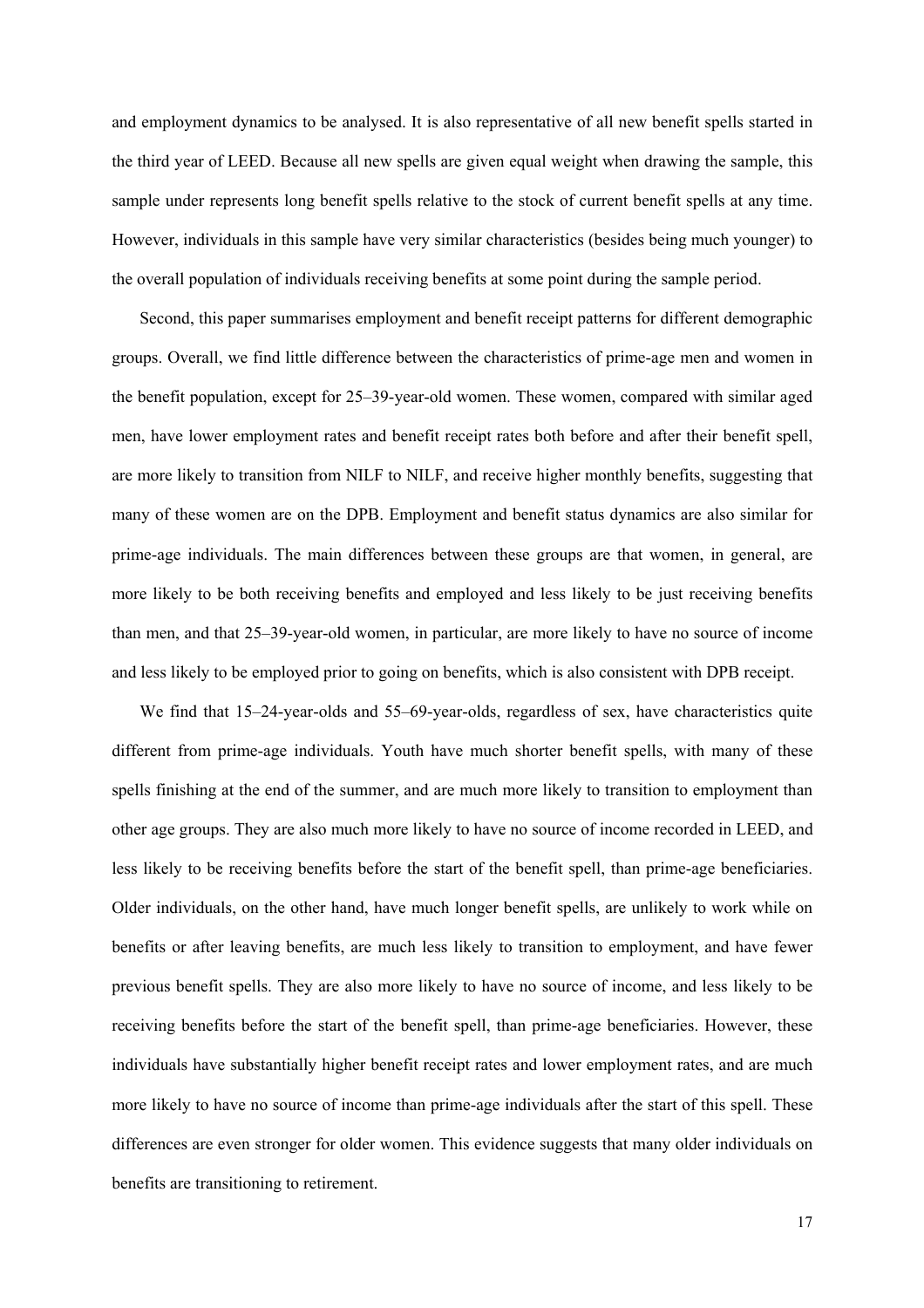Third, this paper extends the analysis in Hyslop et al. (2004), which examines the relationship between benefit spell duration and pre-benefit spell employment experiences, and post-benefit spell benefit receipt and labour market outcomes. The current analysis controls for a lengthier period of pre-benefit spell employment experiences than previously, and estimates separate models for each demographic group. We find that, for all demographic groups, longer benefit spells are associated with a lower likelihood of being off benefits in the months after completing the current benefit spell, even after controlling for differences in the characteristics of individuals that experience longer versus shorter benefit spells. For men, these differences do not appear to vary systematically across age groups. However, for women, we find that the relationship between benefit spell duration and postspell benefit receipt is weaker for younger women than for older women.

The results for employment rates are quite different, illustrating the inadequacy of focusing solely on off-benefit rates to measure successful benefit-to-work transitions. Employment rates are lower than off-benefit rates at all observed points in time for all groups. Longer benefit spells are also associated with a lower likelihood of being employed in the months after completing the current benefit spell, but this relationship varies systematically across age groups for men, with the relationship between benefit spell duration and employment rates weaker than the relationship with off-benefit rates for 15–24-year-olds, of similar strength for 25–54-year-olds, and much stronger for 55–69-year-olds. Longer benefit spells are also associated with a lower likelihood of women being employed in the months after completing the current benefit spell but, unlike men, this relationship does not vary systematically across age groups. Instead, we find a weaker relationship than that found between benefit spell duration and off-benefit rates for all age groups of women.

We also examine the impact of individual characteristics on average off-benefit and employment rates after the end of the reference spell. Average earnings and average benefit receipt in the 24 months prior to the reference benefit spell are found to be weakly related to post-spell outcomes. However, benefit and employment histories are strongly related to post-spell outcomes. In particular, employment histories are strongly related to post-spell employment rates but weakly related to offbenefit rates, while benefit histories are strongly related to post-spell off-benefit rates but generally unrelated to post-spell employment rates. The relationship between employment histories and post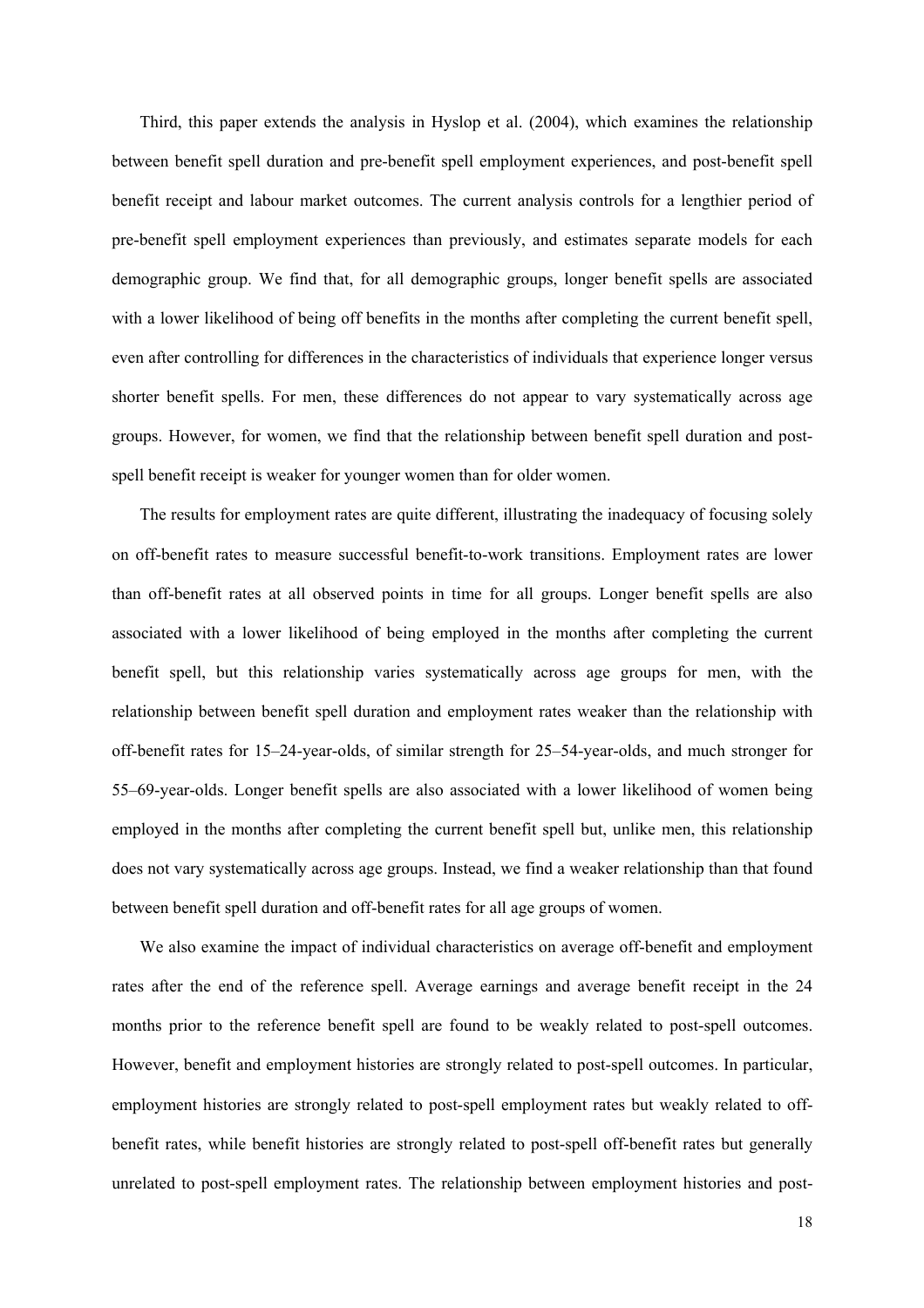spell employment rates is stronger than the relationship between benefit histories and post-spell offbenefit rates, providing further evidence of the importance of having employment data available when evaluating the success of benefit transitions.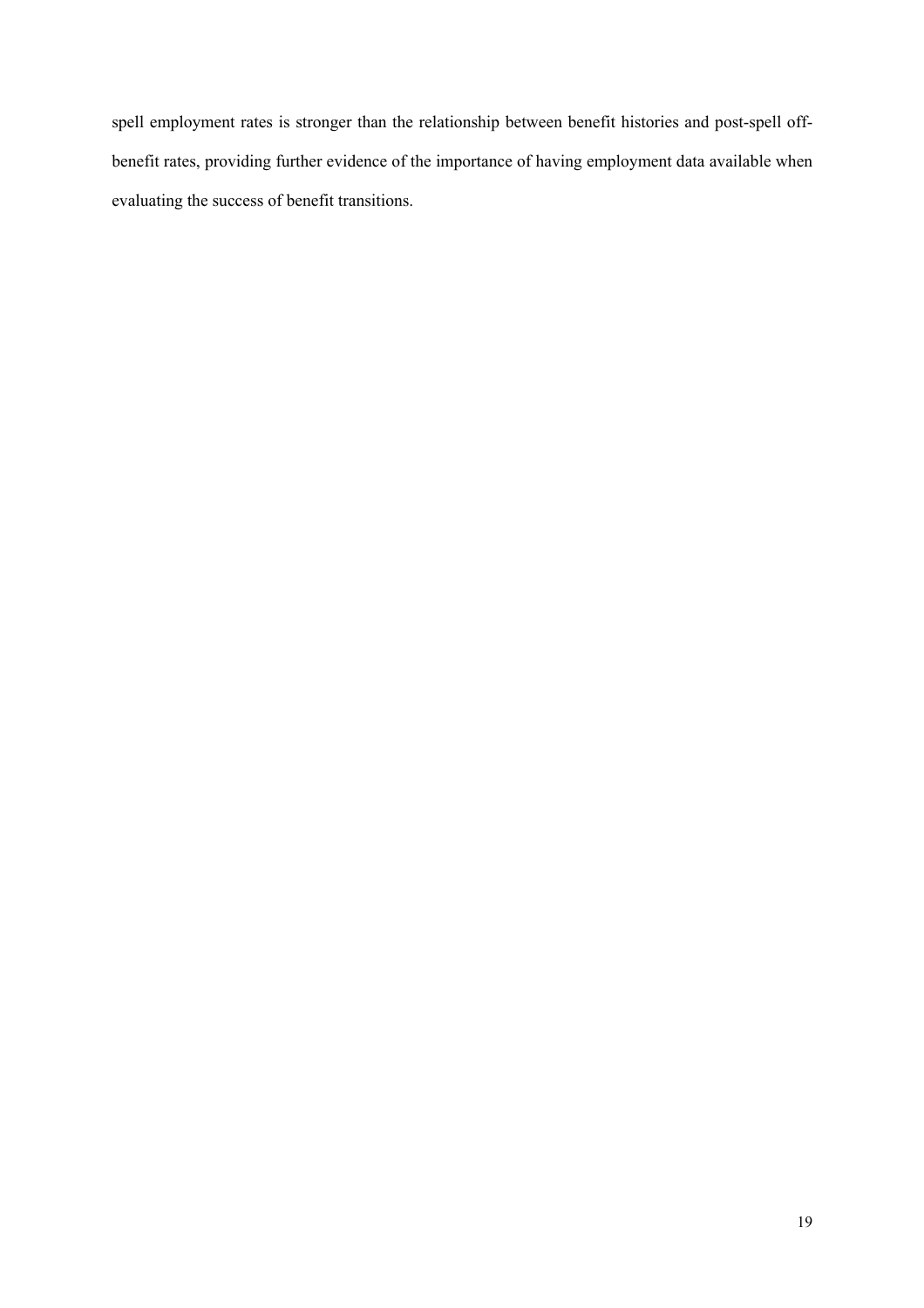#### **References**

- Barker G and Maloney T (1998), "An Empirical Analysis of Welfare Dynamics Using a NZ Tax Welfare Database", *The Treasury*, unpublished paper.
- Carroll N and Wood J (2003), "Preliminary Research into Sustainable Employment Measures Using the Linked Employer-Employee Database (LEED)", *Statistics New Zealand Report* (September).
- Chay K, Hoynes H, and Hyslop D (1999), "A Non-Experimental Analysis of 'True' State Dependence in Monthly Welfare Participation Sequences", *UC Berkeley Center for Labor Economics Working Paper* 19.
- Dixon S and Crichton S (2006), "Successful Benefit-to-Work Transitions? The Longer-term Outcomes of People who Move from a Working-age Benefit to Employment", *Statistics New Zealand LEED Project Technical Paper* (March).
- Gobbi M and Rea D (2002), "The Unemployment Spells of Registered Jobseekers", *Labour Market Bulletin* (Special Issue 2000-02), 31-56.
- Hyslop D (2000), "Does Benefit Receipt Affect Future Income? An Econometric Explanation", *Treasury Working Paper*, 00/14.
- Hyslop D, Stillman S, and Crichton S (2004), "The Impact of Employment Experiences and Benefit-Spell Duration on Benefit-To-Work Transitions", *Statistics New Zealand LEED Project Technical Paper* (September).
- Kelly N (2003), "Prototype Outputs Using Linked Employer-Employee Data", *Statistics New Zealand LEED Project Technical Paper* (September).
- Maré D (2002), "The Impact of Employment Policy Interventions", *Labour Market Bulletin* (Special Issue 2000-02), 57-100.
- Statistics New Zealand (2003), "Linked Employer-Employee Data Project: Privacy Impact Assessment", *Statistics New Zealand LEED Project Technical Paper* (September).
- Wilson M (1999), "The Duration of Benefit Receipt: New Findings from the Benefit Dynamics Dataset", *Social Policy Journal of New Zealand*, 13, 59-82.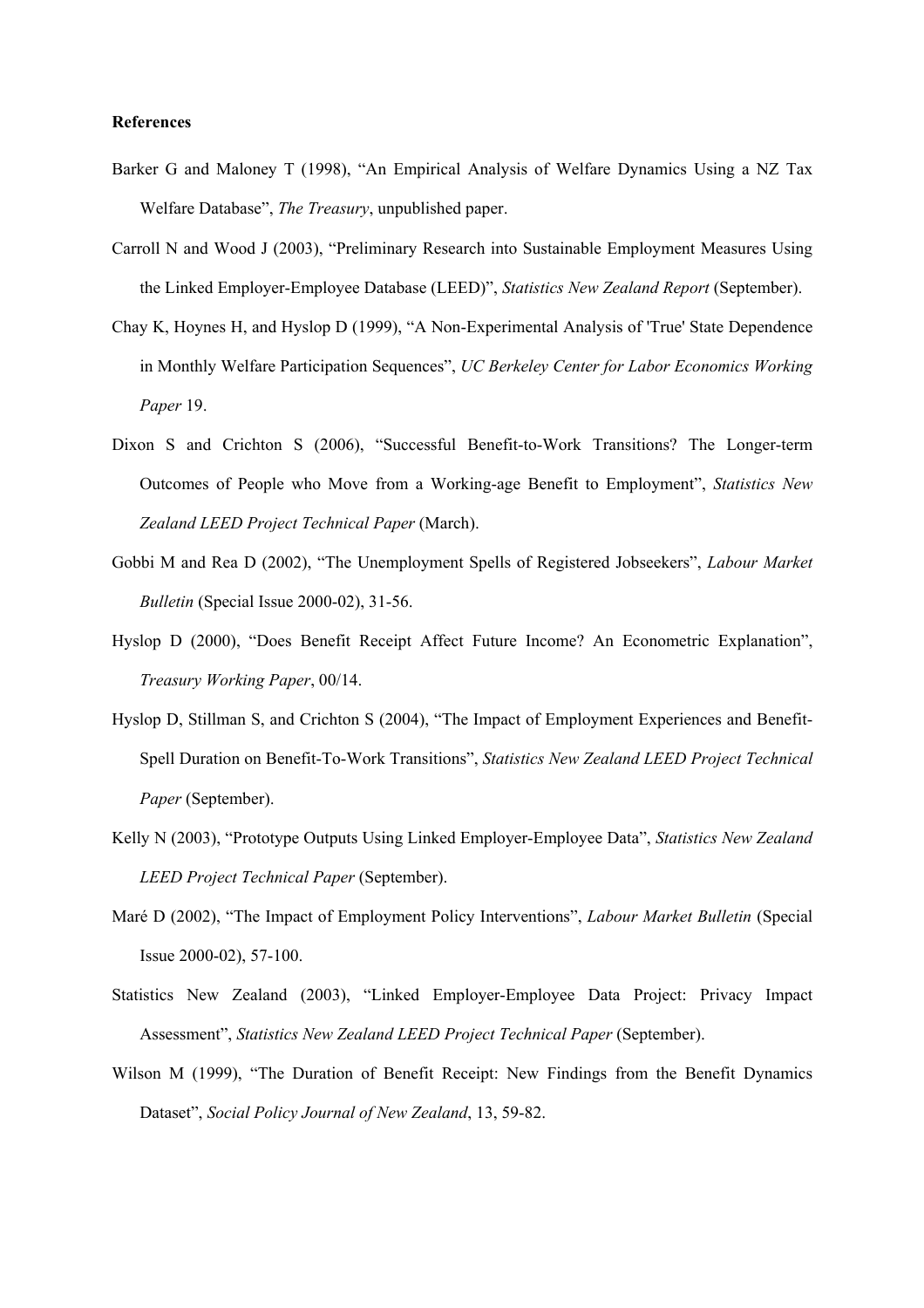

(a) Single uncensored spell (b) First uncensored spell 60%60%50%50% ឌី  $40%$ **Percent Receiving Benefits** 40%**Percent Receiving Benefits** n<br>Ser 岛  $\frac{1}{6}$  30% Ā 30%ř 20% 20% 10%10% $0\% +$ 0%-35 -33 -31 -29 -27 -25 -23 -21 -19 -17 -15 -13 -11 -9 -7 -5 -3 -1 1 3 5 7 9 11 13 15 17 19 21 23 25 27 29 31 33 35-35 -33 -31 -29 -27 -25 -23 -21 -19 -17 -15 -13 -11 -9 -7 -5 -3 -1 1 3 5 7 9 11 13 15 17 19 21 23 25 27 29 31 33 35 **Month Relative to Spell Start/End Date Month Relative to Spell Start/End Date** (d) Year 3 reference spell (c) First uncensored spell in year 3 60% 60% 50%50% £ **Percent Receiving Benefits Percent Receiving Benefits** 40%40% 홂 ě 30%30% 1t Red - 2 20%20% 10% 10% 0%0% -35 -33 -31 -29 -27 -25 -23 -21 -19 -17 -15 -13 -11 -9 -7 -5 -3 -1 1 3 5 7 9 11 13 15 17 19 21 23 25 27 29 31 33 35 -35 -33 -31 -29 -27 -25 -23 -21 -19 -17 -15 -13 -11 -9 -7 -5 -3 -1 1 3 5 7 9 11 13 15 17 19 21 23 25 27 29 31 33 35 **Month Relative to Spell Start/End Date Month Relative to Spell Start/End Date**  $7-12$  months  $13+$  months  $-1$ –3 months  $-$  – – – 4–6 months

Benefit receipt rates before and after benefit spells for different samples of beneficiaries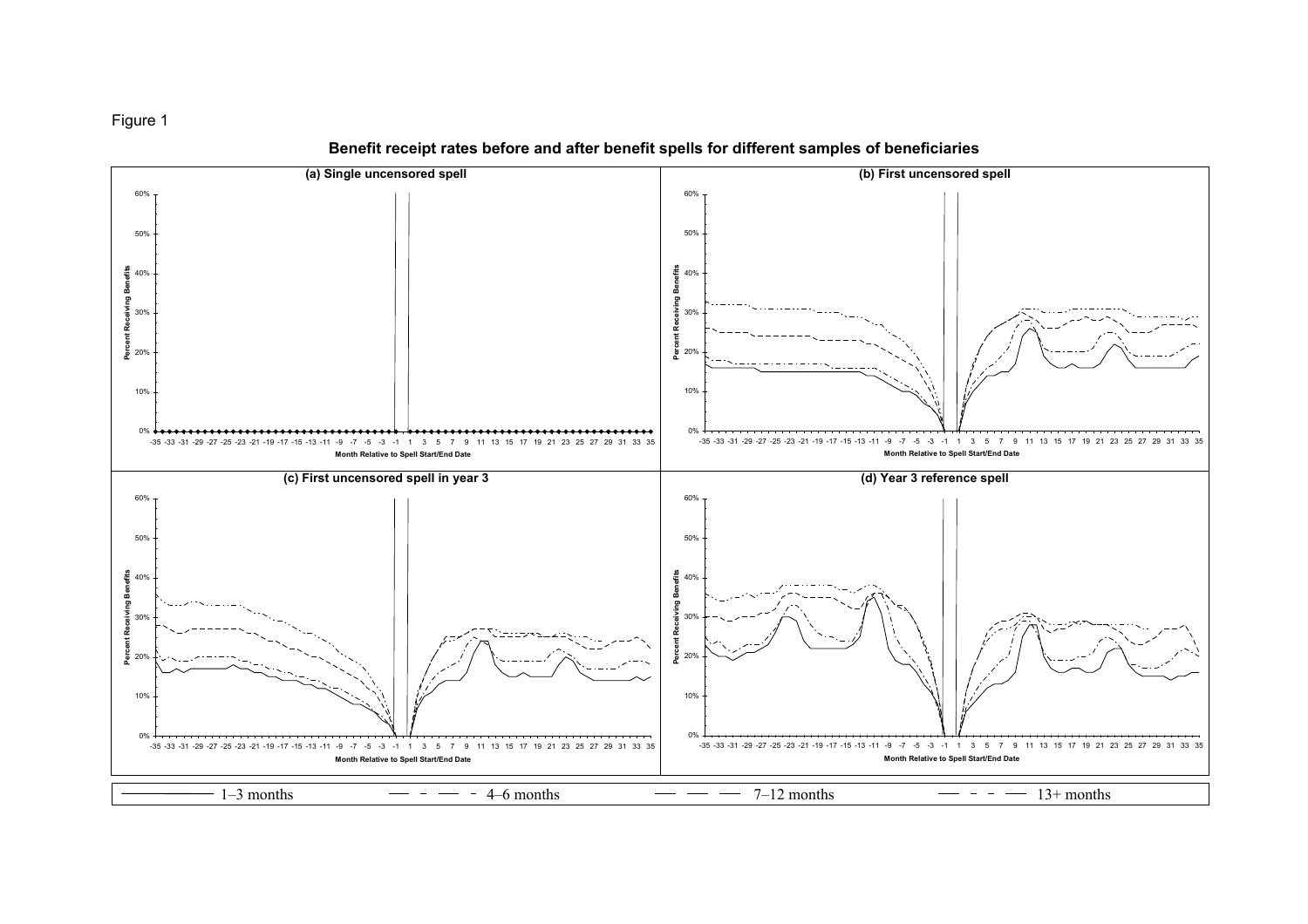



Employment rates before and after benefit spells for different samples of beneficiaries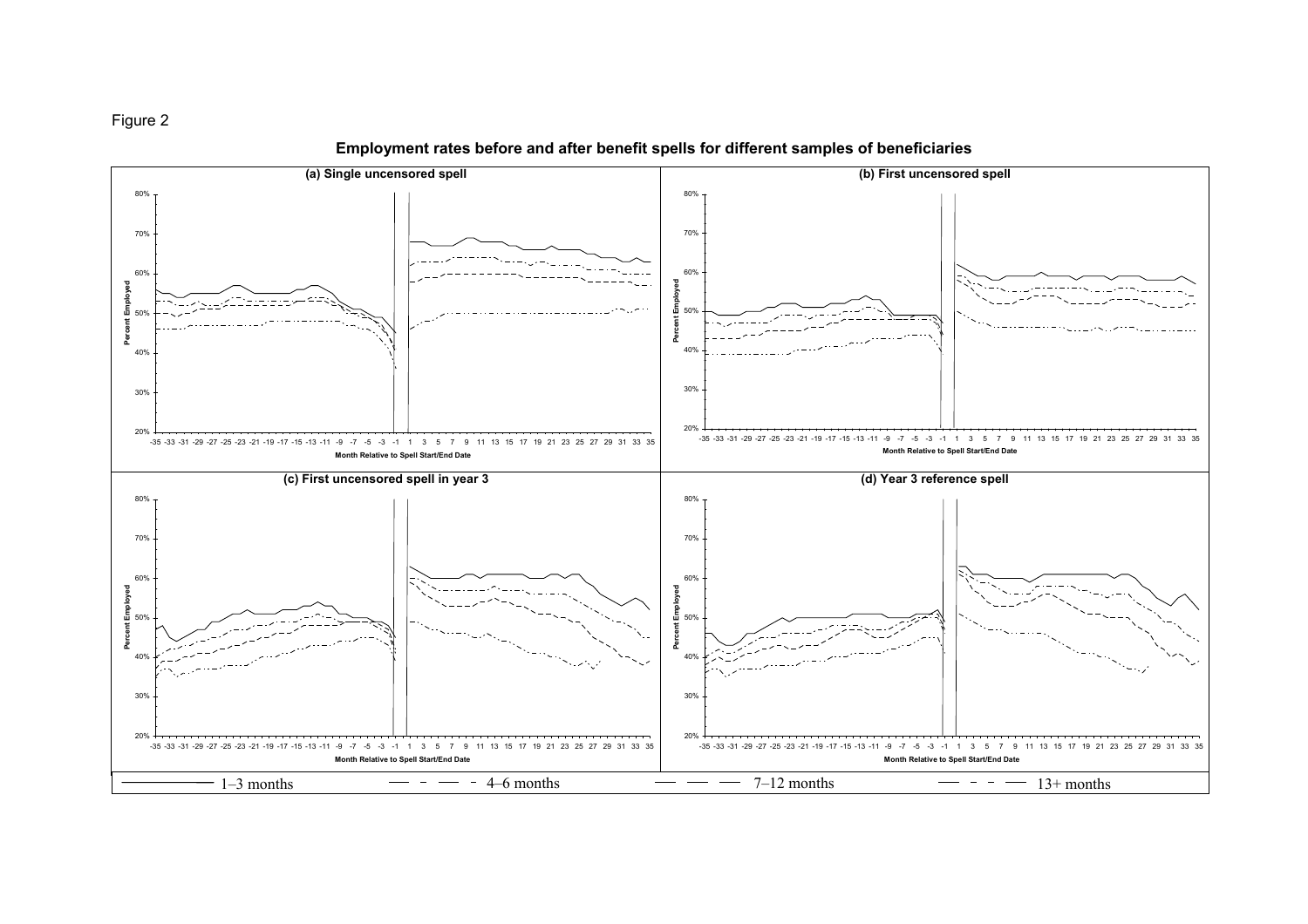# Figure 3a



# Economic activity relative to the start of receiving benefits for year 3 reference spells, 15–39-year-olds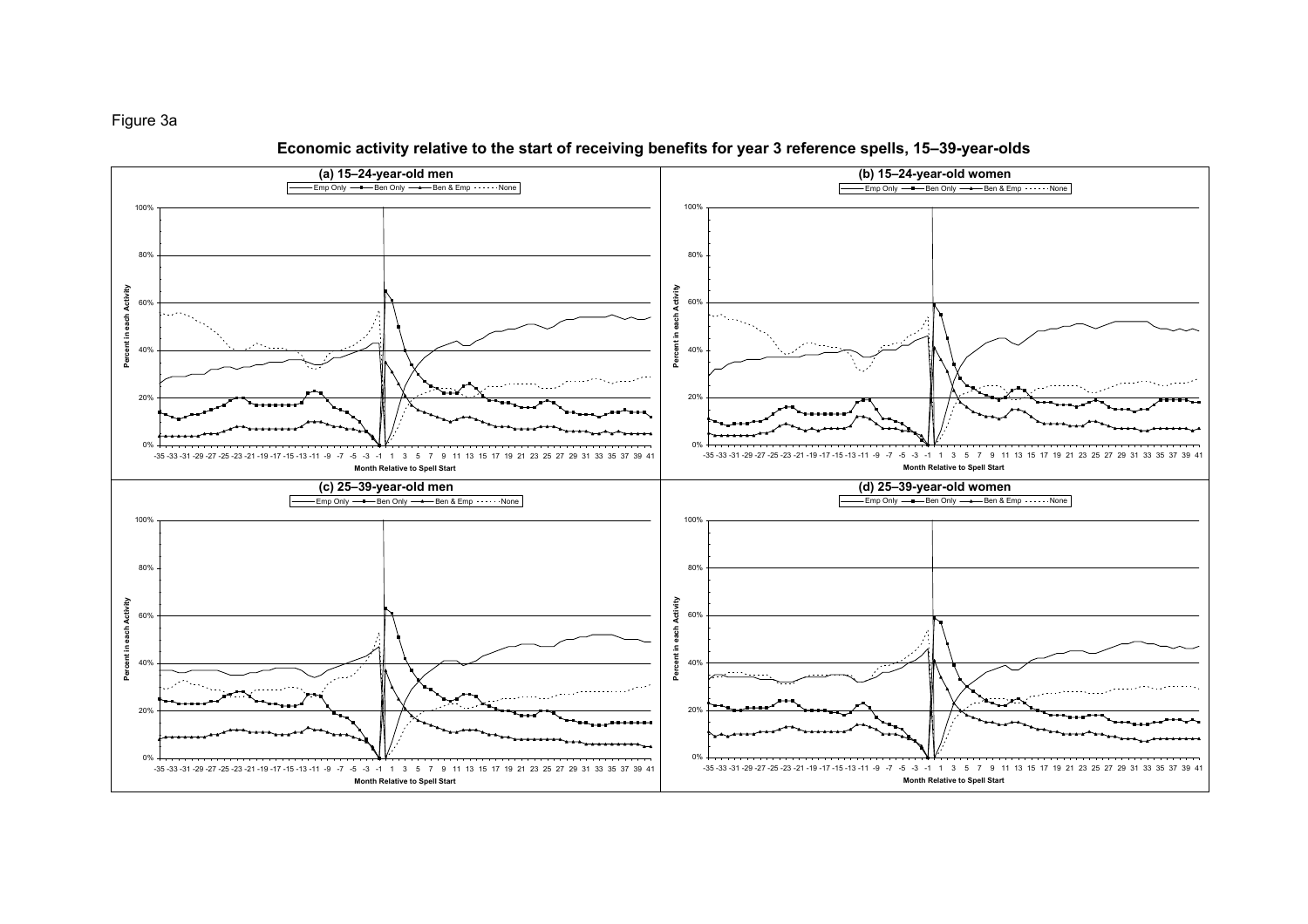



Economic activity relative to the start of receiving benefits for year 3 reference spells, 40–69-year-olds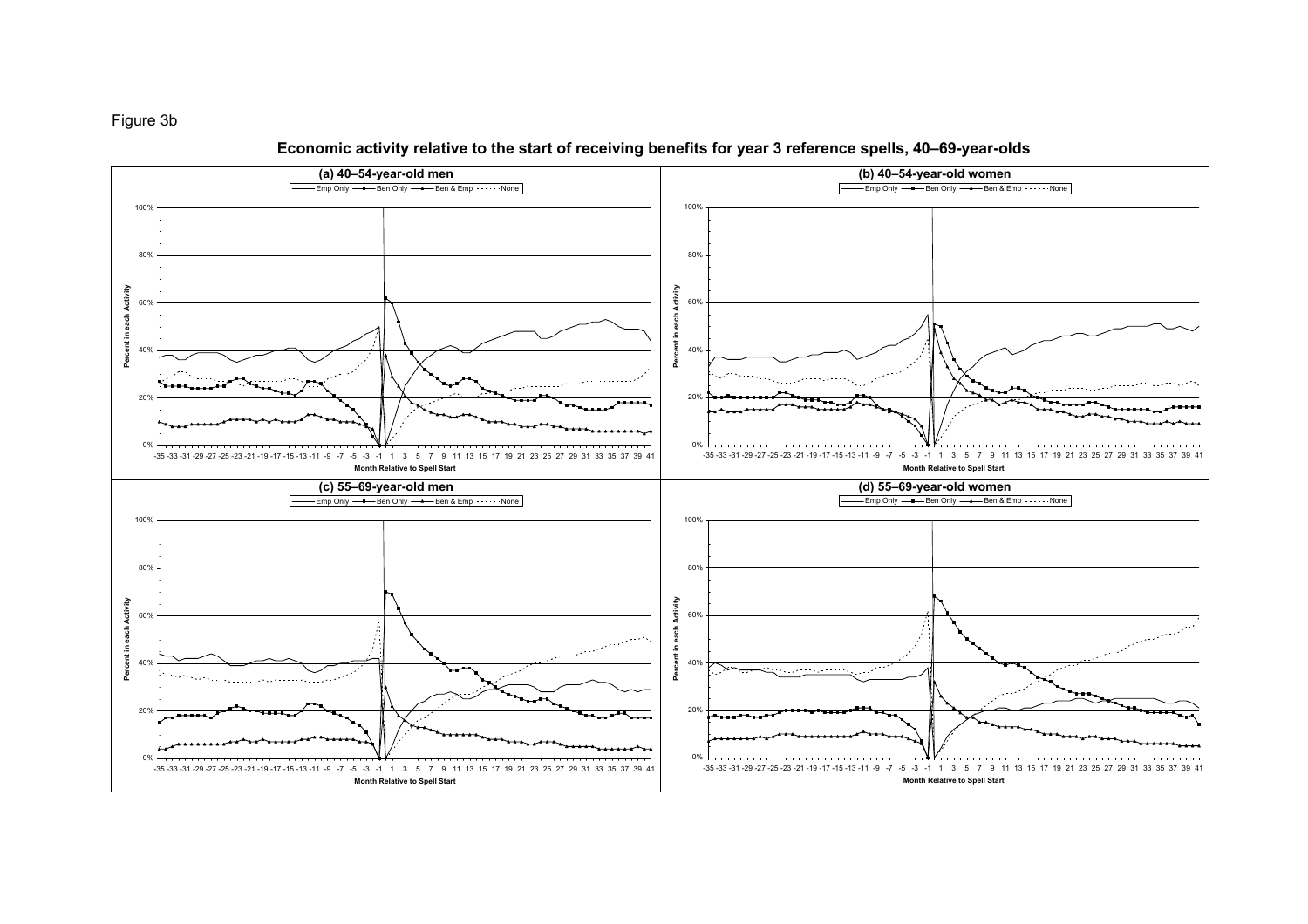#### Figure 4a



Off-benefit and employment rates after year 3 reference spells for men, by spell duration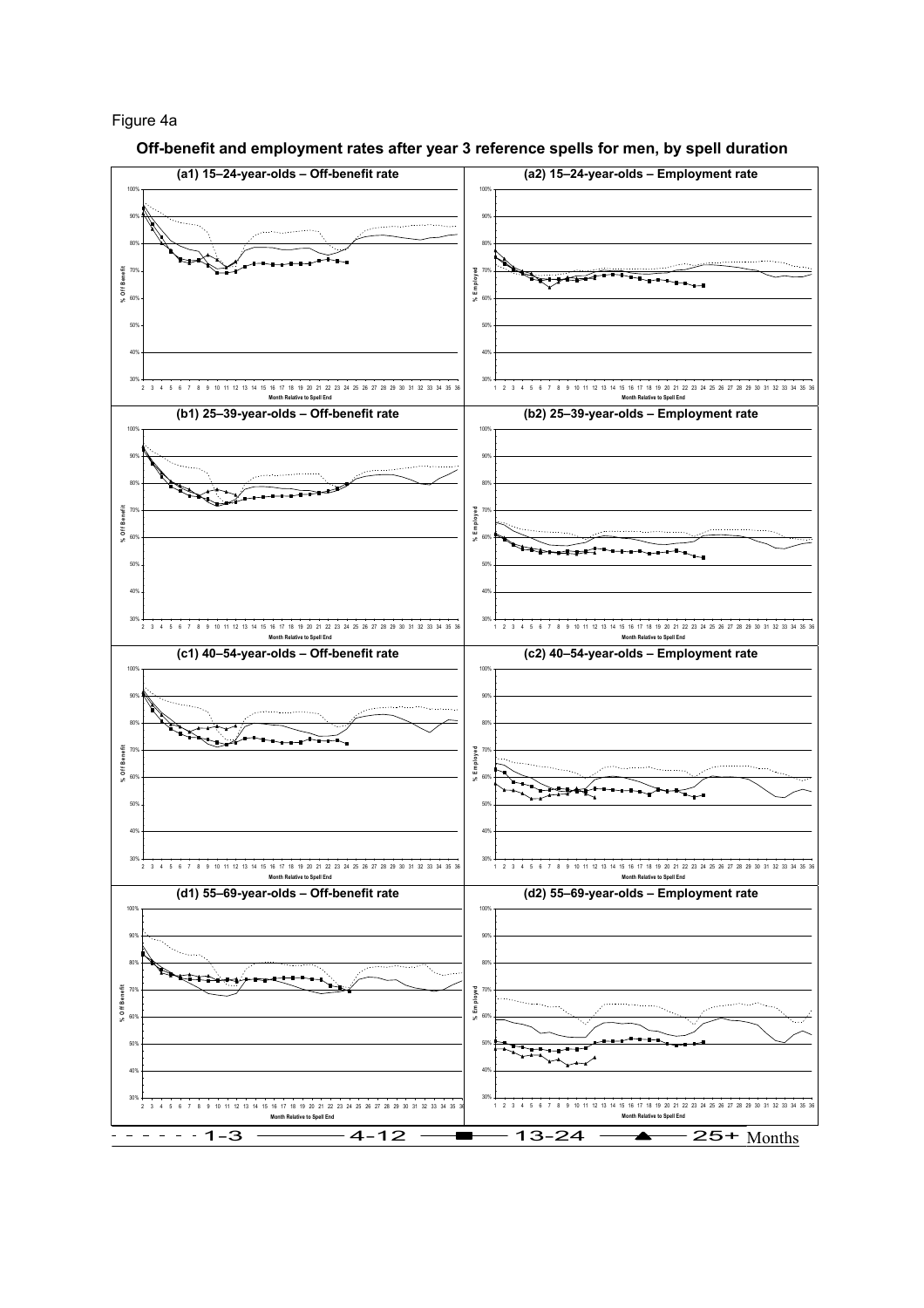## Figure 4b

Off-benefit and employment rates after year 3 reference spells for women, by spell duration

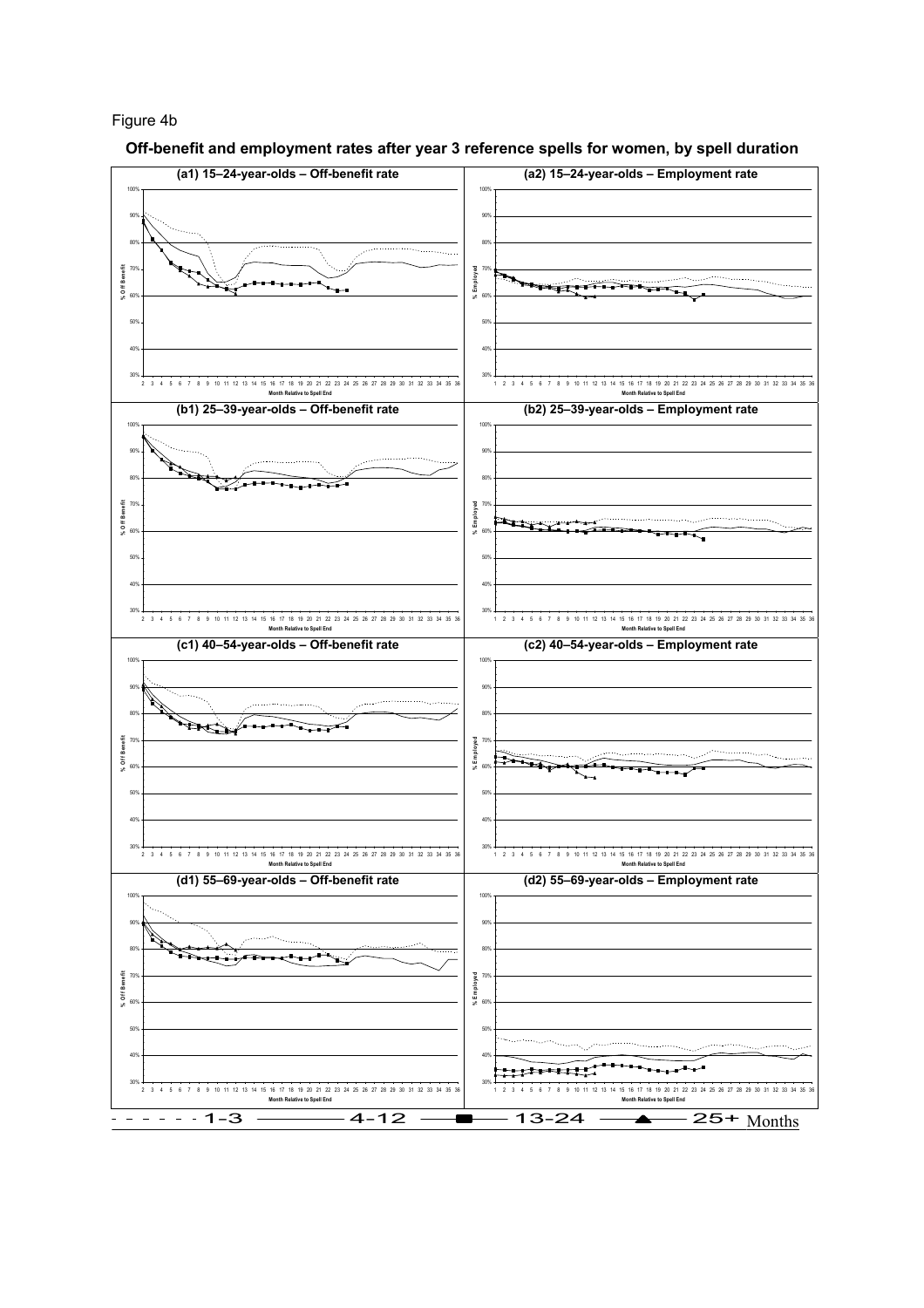# Summary of core benefits in December of each year, 1998–2005

| A: All core benefits<br>Benefit type<br>40<br>37<br>27<br>21<br><b>Unemployment Benefit</b><br>28<br>Domestic Purposes Benefit<br>28<br>32<br>34<br>32<br>Other benefits<br>35<br>45<br>41<br>53<br>54<br>58<br>61<br>Female<br>Age (years) |
|---------------------------------------------------------------------------------------------------------------------------------------------------------------------------------------------------------------------------------------------|
|                                                                                                                                                                                                                                             |
|                                                                                                                                                                                                                                             |
|                                                                                                                                                                                                                                             |
|                                                                                                                                                                                                                                             |
|                                                                                                                                                                                                                                             |
|                                                                                                                                                                                                                                             |
|                                                                                                                                                                                                                                             |
|                                                                                                                                                                                                                                             |
| $18 - 24$<br>24<br>22<br>19<br>18                                                                                                                                                                                                           |
| $25 - 39$<br>40<br>38<br>37<br>36                                                                                                                                                                                                           |
| $40 - 54$<br>23<br>24<br>27<br>28                                                                                                                                                                                                           |
| $55 - 64$<br>13<br>16<br>17<br>18                                                                                                                                                                                                           |
| Totals<br>399,071<br>392,307<br>348,847<br>319,699                                                                                                                                                                                          |
|                                                                                                                                                                                                                                             |
| <b>B: Unemployment Benefit</b>                                                                                                                                                                                                              |
| 30<br>32<br>35<br>36<br>Female                                                                                                                                                                                                              |
| Age (years)                                                                                                                                                                                                                                 |
| $18 - 24$<br>34<br>31<br>29<br>28                                                                                                                                                                                                           |
| $25 - 39$<br>37<br>35<br>32<br>31                                                                                                                                                                                                           |
| 22<br>$40 - 54$<br>20<br>20<br>20                                                                                                                                                                                                           |
| $55 - 64$<br>10<br>13<br>19<br>21                                                                                                                                                                                                           |
| 65,969<br><b>Totals</b><br>159,907<br>146,692<br>94,348                                                                                                                                                                                     |
| <b>C: Domestic Purposes Benefit</b>                                                                                                                                                                                                         |
|                                                                                                                                                                                                                                             |
| 91<br>91<br>91<br>91<br>Female                                                                                                                                                                                                              |
| Age (years)                                                                                                                                                                                                                                 |
| $18 - 24$<br>18<br>18<br>17<br>17                                                                                                                                                                                                           |
| $25 - 39$<br>59<br>58<br>55<br>53                                                                                                                                                                                                           |
| 25<br>$40 - 54$<br>20<br>21<br>24                                                                                                                                                                                                           |
| 3<br>$55 - 64$<br>3<br>4<br>4                                                                                                                                                                                                               |
| 112,523<br>109,663<br>111,065<br>109,339<br>Totals                                                                                                                                                                                          |
| D: Other benefits                                                                                                                                                                                                                           |
|                                                                                                                                                                                                                                             |
| Female<br>48<br>49<br>49<br>49                                                                                                                                                                                                              |
| Age (years)                                                                                                                                                                                                                                 |
| 16<br>15<br>13<br>$18 - 24$<br>16                                                                                                                                                                                                           |
| 29<br>$25 - 39$<br>26<br>26<br>25                                                                                                                                                                                                           |
| 29<br>34<br>$40 - 54$<br>29<br>33                                                                                                                                                                                                           |
| 27<br>29<br>28<br>$55 - 64$<br>26                                                                                                                                                                                                           |
| Totals<br>126,641<br>135,952<br>143,434<br>144,391                                                                                                                                                                                          |

Note: The main entries in the table are (column) percentages of the relevant totals in each panel; these percentages do not sum to 100 because the groupings are not exhaustive. The data for this table are taken from a number of Benefit Factsheets available from the Ministry of Social Development at http://www.msd.govt.nz/media-information/benefit-fact-sheets/index.html.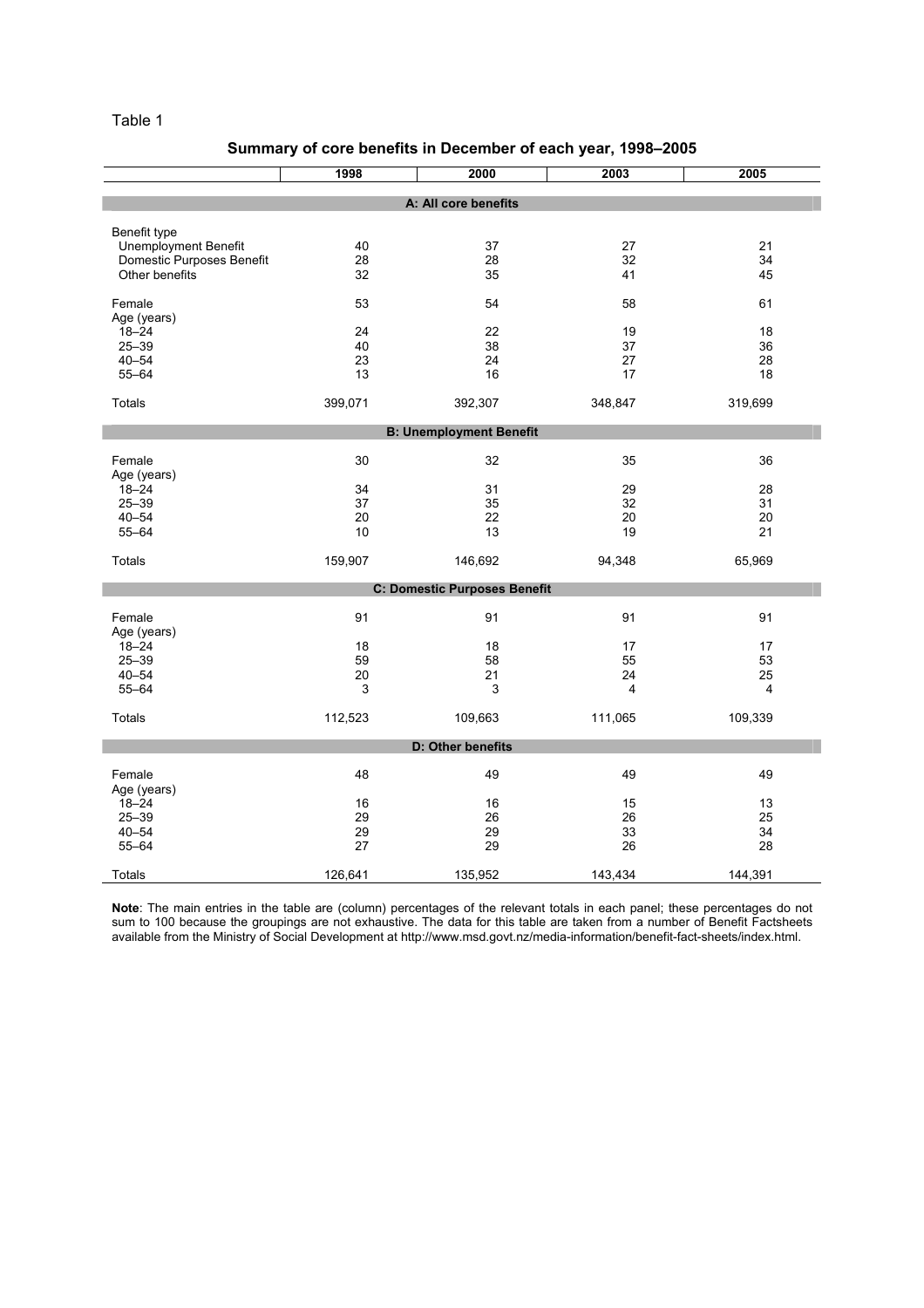# Characteristics of the benefit-receiving and non-benefit populations, 1999–2004

|                                            | Never<br>received       | Received<br>benefits in | Received<br>benefits in |
|--------------------------------------------|-------------------------|-------------------------|-------------------------|
| Sample characteristic                      | benefits                | all months              | some months             |
|                                            | <b>Percent</b>          |                         |                         |
| Female                                     | 48                      | 66                      | 52                      |
| Age (years)                                |                         |                         |                         |
| $15 - 19$                                  | 5                       | $\mathbf{1}$            | 8                       |
| $20 - 24$                                  | 11                      | 8                       | 19                      |
| $25 - 29$                                  | 14                      | 11                      | 15                      |
| $30 - 34$                                  | 14                      | 13                      | 13                      |
| $35 - 39$                                  | 13                      | 13                      | 11                      |
| $40 - 44$                                  | 13                      | 12                      | 9                       |
| $45 - 49$                                  | 11                      | 11                      | 7                       |
| $50 - 54$                                  | 9                       | 11                      | 6                       |
| $55 - 59$                                  | 6                       | 12                      | 5                       |
| $60 - 64$                                  | 4                       | 7                       | 6                       |
| $65 - 69$                                  | $\Omega$                | 0                       | 1                       |
| Region                                     |                         |                         |                         |
| Northland                                  | 3                       | $\mathbf 5$             | 4                       |
| Auckland                                   | 34                      | 27                      | 29                      |
| Waikato                                    | 9                       | 10                      | 10                      |
| Bay of Plenty                              | $\mathbf 5$             | 7                       | $\overline{7}$          |
| Hawke's Bay / Gisborne                     | 4                       | 6                       | 6                       |
| Taranaki                                   | $\overline{\mathbf{c}}$ | 3                       | 3                       |
| Manawatu / Wanganui                        | $\sqrt{5}$              | $\overline{7}$          | $\,6\,$                 |
| Wellington                                 | 12                      | 10                      | 11                      |
| West Coast / Tasman / Nelson / Marlborough | $\overline{4}$          | 4                       | $\overline{4}$          |
| Canterbury                                 | 13                      | 12                      | 12                      |
| Otago                                      | $\sqrt{5}$              | 4                       | $\overline{5}$          |
| Southland                                  | $\boldsymbol{2}$        | $\overline{\mathbf{c}}$ | 3                       |
| Missing                                    | $\overline{2}$          | 1                       | $\mathbf{1}$            |
|                                            | <b>Mean</b>             |                         |                         |
| <b>Employment and Benefit Status</b>       |                         |                         |                         |
| Months employed                            | 43.6                    | 10.3                    | 30.3                    |
| Months receiving benefit                   | 0                       | 66.0                    | 23.1                    |
| Months both employed and receiving benefit | 0                       | 10.3                    | 6.5                     |
| Income                                     |                         |                         |                         |
| Monthly earnings (\$)                      | 3,237                   | 0                       | 2,031                   |
| Monthly benefit receipt (\$)               | 0                       | 1,015                   | 709                     |
| <b>Benefit Histories</b>                   |                         |                         |                         |
| Number of benefit spells                   | 0                       | 1                       | 1.9                     |
| Number of uncensored benefit spells        | 0                       | 0                       | 1.2                     |
| Number of individuals                      | 1,598,419               | 126,317                 | 824,781                 |

Note: All incomes are adjusted using the CPI to be measured in constant March quarter 2004 dollar-values. Mean monthly earnings are conditional on employment and no benefit receipt; mean monthly benefit is conditional on benefit receipt. Age and region are measured in December 2001 for each group.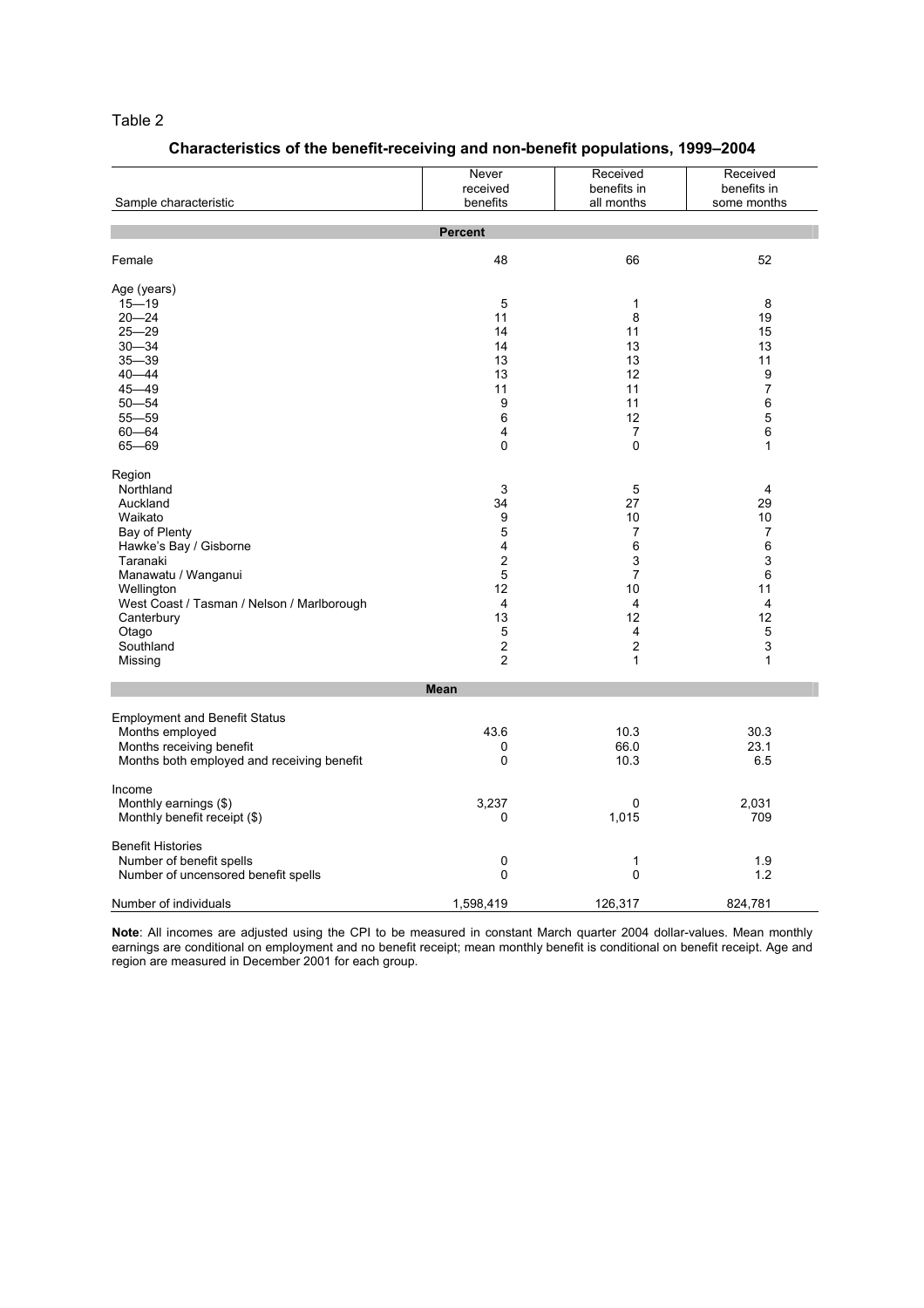# Characteristics of alternative benefit-receiving populations

| Sample characteristics                                                                                                                                                                                                                                            | Single<br>uncensored<br>spell                                                                                                   | First<br>uncensored<br>spell                                                 | First year-3<br>uncensored<br>spell                                           | Year-3<br>reference<br>spell                                                                |
|-------------------------------------------------------------------------------------------------------------------------------------------------------------------------------------------------------------------------------------------------------------------|---------------------------------------------------------------------------------------------------------------------------------|------------------------------------------------------------------------------|-------------------------------------------------------------------------------|---------------------------------------------------------------------------------------------|
|                                                                                                                                                                                                                                                                   | <b>Percent</b>                                                                                                                  |                                                                              |                                                                               |                                                                                             |
| Female                                                                                                                                                                                                                                                            | 49                                                                                                                              | 49                                                                           | 50                                                                            | 47                                                                                          |
| Age (years)<br>$15 - 19$<br>$20 - 24$<br>$25 - 29$<br>$30 - 34$<br>$35 - 39$<br>$40 - 44$<br>$45 - 49$<br>$50 - 54$<br>$55 - 59$<br>$60 - 64$<br>$65 - 69$                                                                                                        | 10<br>20<br>16<br>13<br>10<br>8<br>6<br>5<br>4<br>6<br>$\mathbf{1}$                                                             | 10<br>22<br>16<br>13<br>11<br>9<br>6<br>5<br>4<br>4<br>0                     | 17<br>18<br>15<br>12<br>10<br>8<br>6<br>5<br>4<br>5<br>0                      | 13<br>24<br>16<br>12<br>10<br>8<br>6<br>5<br>3<br>4<br>0                                    |
| Region<br>Northland<br>Auckland<br>Waikato<br>Bay of Plenty<br>Hawke's Bay / Gisborne<br>Taranaki<br>Manawatu / Wanganui<br>Wellington<br>West Coast / Tasman / Nelson / Marlborough<br>Canterbury<br>Otago<br>Southland<br>Missing                               | 3<br>31<br>9<br>$\overline{7}$<br>5<br>$\overline{c}$<br>6<br>12<br>$\overline{4}$<br>13<br>5<br>$\overline{c}$<br>$\mathbf{1}$ | 4<br>29<br>10<br>7<br>6<br>3<br>6<br>11<br>4<br>12<br>5<br>3<br>$\mathbf{1}$ | 4<br>31<br>9<br>8<br>6<br>3<br>6<br>11<br>4<br>12<br>5<br>$\overline{c}$<br>0 | $\overline{4}$<br>28<br>10<br>8<br>$\overline{7}$<br>3<br>6<br>10<br>4<br>12<br>5<br>3<br>0 |
|                                                                                                                                                                                                                                                                   | <b>Mean</b>                                                                                                                     |                                                                              |                                                                               |                                                                                             |
| <b>Employment and Benefit Status</b><br>Months employed<br>Months receiving benefit<br>Months both employed and receiving benefit                                                                                                                                 | 35.4<br>8.8<br>2.8                                                                                                              | 33.0<br>19.3<br>6.2                                                          | 32.6<br>18.4<br>5.8                                                           | 32.9<br>21.1<br>7.2                                                                         |
| Income<br>Monthly earnings (\$)<br>Monthly benefit receipt (\$)                                                                                                                                                                                                   | 2,292<br>587                                                                                                                    | 2,033<br>648                                                                 | 1,969<br>652                                                                  | 1,907<br>642                                                                                |
| <b>Benefit Histories</b><br>Number of benefit spells<br>Number of uncensored spells<br>Start month of first benefit spell (April 99 = 1)<br>End month of first benefit spell (April $99 = 1$ )<br>Length of first benefit spell (months)<br>Number of individuals | 1.0<br>1.0<br>26.4<br>34.1<br>8.8<br>223,747                                                                                    | 2.2<br>1.7<br>22.4<br>30.1<br>8.8<br>582,658                                 | 2.0<br>1.5<br>30.6<br>37.9<br>8.3<br>105,545                                  | 2.8<br>2.4<br>21.9<br>28.4<br>7.5<br>199,059                                                |

Note: All incomes are adjusted using the CPI to be measured in constant March quarter 2004 dollar-values. Mean monthly earnings are conditional on employment and no benefit receipt; mean monthly benefit is conditional on benefit receipt. Age and region are measured in December 2001 for each group.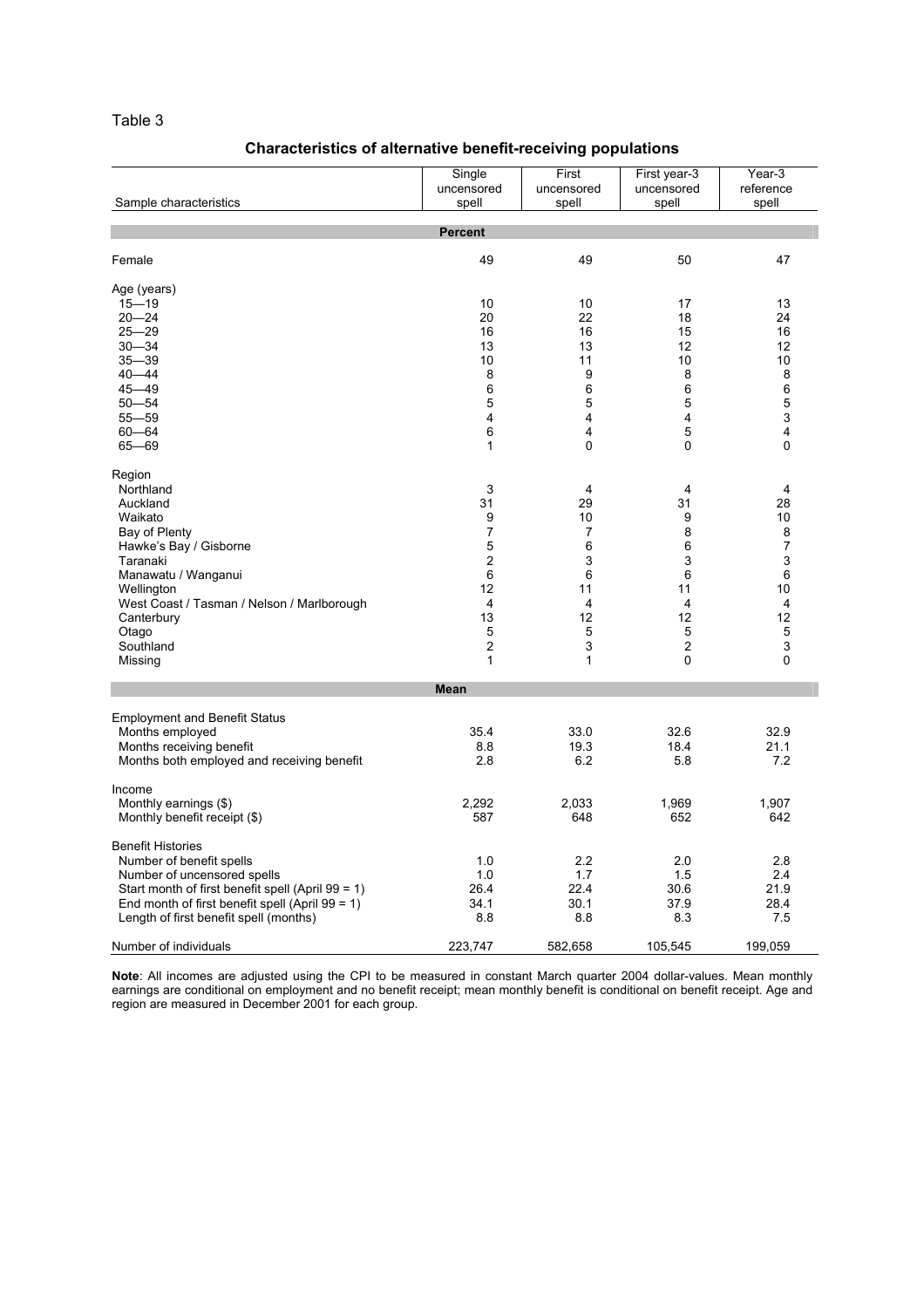# Characteristics of year-3 reference benefit spell population, by age and sender

|                                                              |               |               | 15-24-year-olds |               | 25-39-year-olds |               | 40-54-year-olds |                     | 55-69-year-olds     |
|--------------------------------------------------------------|---------------|---------------|-----------------|---------------|-----------------|---------------|-----------------|---------------------|---------------------|
| Sample characteristic                                        | Overall       | Men           | Women           | Men           | Women           | Men           | Women           | Men                 | Women               |
| Average Age (years)                                          | 31.9          | 20.6          | 20.5            | 31.1          | 31.3            | 45.9          | 46.1            | 59.9                | 59.4                |
| Region (Percent)                                             |               |               |                 |               |                 |               |                 |                     |                     |
| Northland                                                    | 4             | 4             | 4               | 4             | 4               | 4             | 4               | 4                   | 3                   |
| Auckland                                                     | 28            | 26            | 26              | 30            | 31              | 26            | 27              | 26                  | 29                  |
| Waikato                                                      | 10            | 10            | 11              | 9             | 9               | 9             | 9               | 8                   | 8                   |
| Bay of Plenty                                                | 8             | 8             | 8               | 8             | 8               | 8             | 8               | 8                   | 8                   |
| Hawkes Bay / Gisborne                                        | 7             | 7             | 6               | 7             | 6<br>2          | 8<br>3        | 7               | $\overline{7}$<br>3 | 6<br>$\overline{c}$ |
| Taranaki<br>Manawatu / Wanganui                              | 3<br>6        | 3<br>7        | 3<br>7          | 3<br>6        | 6               | 6             | 3<br>6          | 6                   | $\mathbf 5$         |
| Wellington                                                   | 10            | 11            | 11              | 11            | 10              | 9             | 9               | 9                   | 10                  |
| West Coast // Marlborough                                    | 4             | 3             | 4               | 4             | 4               | 5             | 5               | 6                   | $\mathbf 5$         |
| Canterbury                                                   | 12            | 12            | 13              | 11            | 12              | 12            | 12              | 13                  | 12                  |
| Otago                                                        | 6             | 6             | 6               | 5             | 5               | 5             | 5               | 6                   | $\mathbf 5$         |
| Southland                                                    | 3             | 3             | 3               | 3             | 3               | 4             | 3               | 4                   | 3                   |
| Transitions (Percent)                                        |               |               |                 |               |                 |               |                 |                     |                     |
| <b>Employment to Employment</b>                              | 43            | 41            | 42              | 44            | 42              | 48            | 52              | 35                  | 31                  |
| <b>Employment to NILF</b>                                    | 10            | 11            | 11              | 10            | 10              | 9             | 8               | 14                  | 12                  |
| NILF to Employment                                           | 20            | 26            | 24              | 21            | 19              | 17            | 14              | 10                  | 7                   |
| NILF to NILF                                                 | 26            | 22            | 23              | 24            | 29              | 25            | 26              | 40                  | 50                  |
| Prior-to-spell Histories                                     |               |               |                 |               |                 |               |                 |                     |                     |
| No. benefit spells                                           | 0.98          | 0.96          | 0.84            | 1.14          | 0.98            | 1.08          | 1.01            | 0.83                | 0.79                |
| No. of months                                                |               |               |                 |               |                 |               |                 |                     |                     |
| Employed in prior 12                                         | 5.76<br>11.31 | 5.42          | 5.74<br>11.22   | 5.83<br>11.54 | 5.59<br>11.03   | 6.16<br>12.03 | 6.69<br>13.10   | 5.61<br>11.34       | 5.05<br>10.34       |
| Employed in prior 24<br>Received benefits in prior 12        | 2.70          | 10.42<br>2.47 | 2.11            | 3.01          | 2.72            | 3.13          | 3.09            | 2.75                | 2.86                |
| Received benefits in prior 24                                | 6.25          | 5.48          | 4.62            | 7.23          | 6.61            | 7.31          | 7.30            | 5.99                | 6.31                |
| Average                                                      |               |               |                 |               |                 |               |                 |                     |                     |
| Earnings in prior 12 (\$)                                    | 1572          | 1210          | 982             | 1957          | 1530            | 2337          | 1620            | 2655                | 1714                |
| Earnings in prior 24 (\$)                                    | 1545          | 1157          | 936             | 1959          | 1521            | 2328          | 1586            | 2636                | 1691                |
| Benefit received in prior 12 (\$)                            | 607           | 523           | 530             | 642           | 699             | 631           | 662             | 572                 | 596                 |
| Benefit received in prior 24 (\$)                            | 632           | 538           | 546             | 666           | 735             | 658           | 702             | 588                 | 612                 |
| Reference spell                                              |               |               |                 |               |                 |               |                 |                     |                     |
| Spell length (months)                                        | 7.88          | 6.99          | 6.90            | 7.80          | 8.17            | 8.21          | 8.57            | 10.52               | 11.83               |
| Months also employed (%)                                     | 42            | 41            | 46              | 41            | 43              | 41            | 50              | 29                  | 31                  |
| Average benefit receipt (\$)                                 | 599           | 522           | 538             | 632           | 690             | 605           | 631             | 586                 | 630                 |
| Average monthly earnings (\$)                                | 1133          | 995           | 861             | 1341          | 1120            | 1463          | 1147            | 1406                | 1029                |
| Spell length (percent)<br>$1-3$ months                       | 40            | 41            | 45              | 39            | 40              | 38            | 38              | 29                  | 24                  |
| 4–12 months                                                  | 40            | 43            | 39              | 41            | 39              | 41            | 39              | 39                  | 38                  |
| 13-24 months                                                 | 14            | 12            | 11              | 14            | 14              | 15            | 16              | 21                  | 24                  |
| 25+ months                                                   | 6             | 4             | 5               | 6             | $\overline{7}$  | 7             | 7               | 11                  | 14                  |
| Spell ends in March 2002                                     | 16            | 18            | 23              | 15            | 16              | 12            | 12              | $\prime$            | 7                   |
| Post-spell Histories                                         |               |               |                 |               |                 |               |                 |                     |                     |
| No. benefit spells                                           | 1.04          | 1.10          | 1.06            | 1.07          | 0.96            | 1.08          | 1.06            | 0.87                | 0.85                |
| No. of months                                                |               |               |                 |               |                 |               |                 |                     |                     |
| Employed in next 12                                          | 6.89          | 7.05          | 7.22            | 6.99          | 6.76            | 7.10          | 7.36            | 4.96                | 4.39                |
| Employed in Next 24                                          | 14.01         | 14.27         | 14.51           | 14.15         | 13.56           | 14.46         | 14.89           | 10.89               | 9.52                |
| Received benefits in next 12                                 | 2.19          | 2.20          | 2.13            | 2.22          | 2.03            | 2.29          | 2.33            | 2.19                | 2.34                |
| Received benefits in next 24                                 | 4.66          | 4.55          | 4.57            | 4.68          | 4.46            | 4.82          | 4.96            | 4.94                | 5.37                |
| Average                                                      |               |               |                 |               |                 |               |                 |                     |                     |
| Earnings in next 12 (\$)                                     | 1776<br>1865  | 1589<br>1690  | 1393<br>1498    | 2121<br>2229  | 1740<br>1810    | 2317<br>2408  | 1698<br>1766    | 2228<br>2279        | 1479<br>1511        |
| Earnings in next 24 (\$)<br>Benefit received in next 12 (\$) | 620           | 554           | 580             | 652           | 708             | 623           | 645             | 599                 | 627                 |
| Benefit received in next 24 (\$)                             | 626           | 559           | 597             | 653           | 718             | 622           | 646             | 599                 | 632                 |
| Percentage of overall sample                                 | 100           | 20            | 18              | 20            | 17              | 9             | 9               | 4                   | 3                   |
| Number of individuals                                        | 199,059       | 39,330        | 35,245          | 40,747        | 33,918          | 18,565        | 17,286          | 7,173               | 6,795               |

Note: All incomes are adjusted using the CPI to be measured in constant March quarter 2004 dollar-values. Mean monthly earnings are conditional on employment and no benefit receipt; mean monthly benefit is conditional on benefit receipt. Age and region are measured in the first month of the benefit spell. NILF represents not in the labour force (see text for details).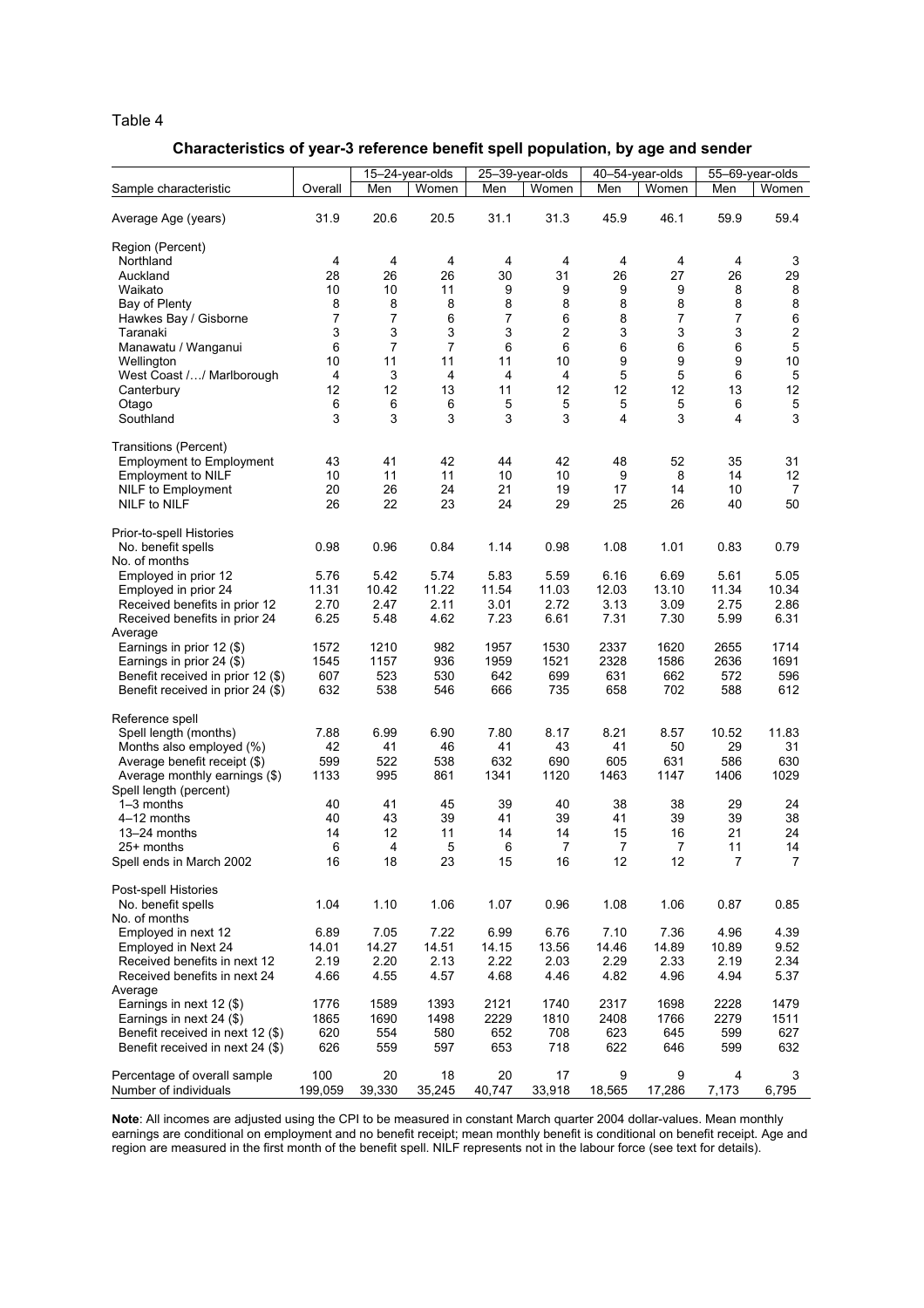## Off-benefit and employment rates after year 3 reference spells, by spell duration

|                           | 15-24-year-olds             |                             | 25-39-year-olds             |                                         | 40-54-year-olds             |          | 55-69 year-olds             |          |
|---------------------------|-----------------------------|-----------------------------|-----------------------------|-----------------------------------------|-----------------------------|----------|-----------------------------|----------|
|                           | $\overline{Off}$<br>benefit | Employed                    | $\overline{Off}$<br>benefit | Employed                                | $\overline{Off}$<br>benefit | Employed | $\overline{Off}$<br>benefit | Employed |
|                           |                             |                             |                             |                                         |                             |          |                             |          |
|                           |                             |                             |                             | <b>Men</b>                              |                             |          |                             |          |
| 1-3 month benefit spell   |                             |                             |                             |                                         |                             |          |                             |          |
| 12 months after           | 0.72                        | 0.70                        | 0.73                        | 0.61                                    | 0.74                        | 0.61     | 0.71                        | 0.61     |
| 24 months after           | 0.78                        | 0.73                        | 0.79                        | 0.62                                    | 0.79                        | 0.62     | 0.71                        | 0.62     |
| 36 months after           | 0.87                        | 0.71                        | 0.86                        | 0.59                                    | 0.85                        | 0.60     | 0.76                        | 0.62     |
| 4-12 month benefit spell  |                             |                             |                             |                                         |                             |          |                             |          |
| 12 months after           | 0.73                        | 0.70                        | 0.74                        | 0.60                                    | 0.74                        | 0.59     | 0.69                        | 0.56     |
| 24 months after           | 0.78                        | 0.72                        | 0.79                        | 0.61                                    | 0.78                        | 0.59     | 0.70                        | 0.57     |
| 36 months after           | 0.83                        | 0.69                        | 0.85                        | 0.58                                    | 0.81                        | 0.55     | 0.73                        | 0.53     |
| 13-24 month benefit spell |                             |                             |                             |                                         |                             |          |                             |          |
| 12 months after           | 0.70                        | 0.68                        | 0.73                        | 0.56                                    | 0.73                        | 0.56     | 0.73                        | 0.50     |
| 24 months after           | 0.73                        | 0.65                        | 0.80                        | 0.53                                    | 0.72                        | 0.53     | 0.69                        | 0.51     |
| 25+ month benefit spell   |                             |                             |                             |                                         |                             |          |                             |          |
| 12 months after           | 0.74                        | 0.67                        | 0.76                        | 0.54                                    | 0.79                        | 0.53     | 0.74                        | 0.45     |
| Number of individuals     |                             |                             |                             | 1,143,783 1,143,783 1,164,561 1,164,561 | 528,475                     | 528,475  | 188.694                     | 188,694  |
|                           |                             |                             |                             | Women                                   |                             |          |                             |          |
| 1-3 month benefit spell   |                             |                             |                             |                                         |                             |          |                             |          |
| 12 months after           | 0.64                        | 0.66                        | 0.76                        | 0.64                                    | 0.74                        | 0.64     | 0.78                        | 0.44     |
| 24 months after           | 0.70                        | 0.66                        | 0.81                        | 0.64                                    | 0.78                        | 0.64     | 0.76                        | 0.43     |
| 36 months after           | 0.76                        | 0.63                        | 0.86                        | 0.61                                    | 0.84                        | 0.63     | 0.79                        | 0.44     |
| 4-12 month benefit spell  |                             |                             |                             |                                         |                             |          |                             |          |
| 12 months after           | 0.67                        | 0.65                        | 0.79                        | 0.61                                    | 0.73                        | 0.62     | 0.74                        | 0.39     |
| 24 months after           | 0.69                        | 0.64                        | 0.80                        | 0.61                                    | 0.77                        | 0.62     | 0.74                        | 0.39     |
| 36 months after           | 0.72                        | 0.60                        | 0.86                        | 0.61                                    | 0.82                        | 0.60     | 0.76                        | 0.40     |
| 13-24 month benefit spell |                             |                             |                             |                                         |                             |          |                             |          |
| 12 months after           | 0.63                        | 0.63                        | 0.76                        | 0.60                                    | 0.73                        | 0.61     | 0.76                        | 0.36     |
| 24 months after           | 0.62                        | 0.60                        | 0.78                        | 0.57                                    | 0.75                        | 0.59     | 0.75                        | 0.35     |
| 25+ month benefit spell   |                             |                             |                             |                                         |                             |          |                             |          |
| 12 months after           | 0.61                        | 0.60                        | 0.80                        | 0.63                                    | 0.72                        | 0.56     | 0.80                        | 0.33     |
| Number of individuals     |                             | 1,015,872 1,015,872 950,857 |                             | 950,857                                 | 482,590                     | 482,590  | 169,102                     | 169,102  |

Note: The displayed coefficients are the average off-benefit or employment rate for individuals with a benefit spell of a particular duration of the indicated number of months since the spell ended with the following characteristics: age 20, 33, 48 or 60 (depending on the demographic group), living in Waikato, started their benefit spell in April 2001, employed 12 months and received benefits in 3 of the 24 months prior to the benefit spell, and with mean earnings (\$1,559) and benefit receipt (\$621) in the 24 months prior to the benefit spell.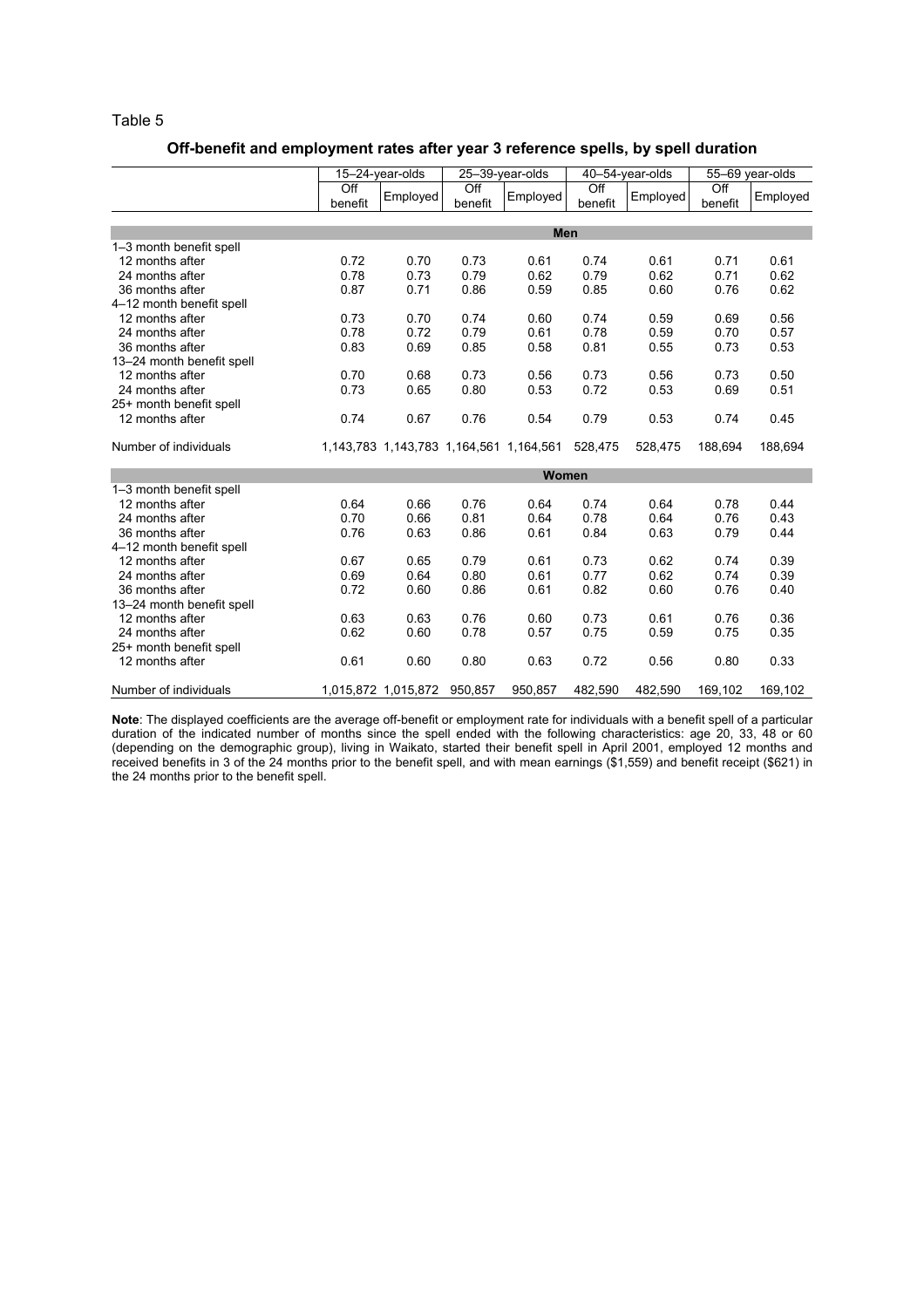#### Table 6a

#### The impact of characteristics on post-spell off-benefit and employment rates, for men

|                                                                          |                    | 15-24-year-olds      | 25-39-year-olds |                 | 40-54-year-olds    |                      | 55-69-year-olds      |                    |
|--------------------------------------------------------------------------|--------------------|----------------------|-----------------|-----------------|--------------------|----------------------|----------------------|--------------------|
| Characteristic                                                           |                    | Off benefit Employed | Off benefit     | Employed        |                    | Off benefit Employed | Off benefit Employed |                    |
| Age                                                                      | 0.01               | $-0.01$              | 0.00            | 0.00            | 0.00               | 0.00                 | 0.02                 | $-0.03$            |
| Region                                                                   |                    |                      |                 |                 |                    |                      |                      |                    |
| Northland                                                                | 0.00               | $-0.01$              | 0.00            | 0.01            | $-0.01$            | $-0.03$              | 0.05                 | 0.01               |
| Auckland                                                                 | 0.02               | $-0.04$              | 0.03            | $-0.04$         | 0.01               | $-0.08$              | $-0.04$              | $-0.08$            |
| Bay of Plenty                                                            | $-0.01$            | $-0.01$              | 0.01            | 0.01            | $-0.01$            | $-0.01$              | $-0.02$              | 0.01               |
| Hawkes Bay / Gisborne                                                    | $-0.03$            | 0.00                 | $-0.04$         | 0.02            | $-0.04$            | 0.02                 | $-0.03$              | $-0.03$            |
| Taranaki                                                                 | $-0.02$            | 0.03                 | 0.01            | 0.05            | 0.00               | 0.04                 | $-0.08$              | $-0.06$            |
| Manawatu / Wanganui                                                      | $-0.01$            | 0.01                 | $-0.01$         | 0.01            | $-0.01$            | 0.01                 | $-0.06$              | $-0.03$            |
| Wellington                                                               | $-0.01$            | $-0.02$              | 0.01            | $-0.02$         | $-0.02$            | $-0.05$              | $-0.03$              | $-0.06$            |
| West Coast /  / Marlborough                                              | 0.02<br>0.03       | 0.02                 | 0.03            | 0.03            | 0.00               | $-0.01$              | $-0.02$<br>0.00      | $-0.01$            |
| Canterbury                                                               | 0.02               | 0.01<br>0.02         | 0.04<br>0.04    | 0.03<br>0.02    | 0.02<br>0.00       | 0.02<br>0.02         | $-0.02$              | 0.01<br>$-0.03$    |
| Otago<br>Southland                                                       | $-0.02$            | 0.04                 | $-0.02$         | 0.05            | $-0.06$            | 0.02                 | $-0.06$              | 0.03               |
|                                                                          |                    |                      |                 |                 |                    |                      |                      |                    |
| Log earnings in prior 24 months                                          | 0.00               | 0.03                 | 0.01            | 0.02            | 0.02               | 0.01                 | 0.02                 | $-0.02$            |
| Log benefits in prior 24 months                                          | $-0.03$            | $-0.03$              | $-0.05$         | $-0.02$         | $-0.04$            | $-0.02$              | 0.00                 | $-0.03$            |
| Number of months employed in 24 months prior to reference spell          |                    |                      |                 |                 |                    |                      |                      |                    |
| 0                                                                        | $-0.05$            | $-0.25$              | $-0.01$         | $-0.23$         | $-0.01$            | $-0.30$              | 0.01                 | $-0.29$            |
| $\mathbf{1}$                                                             | $-0.03$            | $-0.17$              | 0.02            | $-0.14$         | 0.01               | $-0.20$              | 0.05                 | $-0.18$            |
| $\overline{\mathbf{c}}$                                                  | $-0.04$            | $-0.14$              | 0.01            | $-0.15$         | 0.01               | $-0.15$              | -0.01                | $-0.19$            |
| 3                                                                        | $-0.03$            | $-0.10$              | 0.01            | $-0.13$         | $-0.01$            | $-0.12$              | 0.01                 | $-0.17$            |
| 4                                                                        | $-0.03$            | $-0.10$              | 0.02            | $-0.12$         | 0.02               | $-0.09$              | 0.06                 | $-0.05$            |
| 5                                                                        | $-0.02$            | $-0.08$              | 0.01            | $-0.06$         | 0.02               | $-0.09$              | 0.05                 | $-0.07$            |
| 6                                                                        | $-0.02$            | $-0.06$              | 0.01            | $-0.09$         | 0.01               | $-0.06$              | 0.05                 | $-0.17$            |
| $\overline{7}$                                                           | 0.00               | $-0.03$              | 0.02            | $-0.02$         | $-0.02$            | $-0.04$              | 0.00                 | $-0.09$            |
| 8                                                                        | 0.00               | $-0.04$              | $-0.01$         | $-0.06$         | $-0.01$            | $-0.05$              | 0.05                 | $-0.05$            |
| 9                                                                        | $-0.01$            | $-0.04$              | 0.02            | $-0.03$         | 0.01               | $-0.01$              | 0.02                 | $-0.02$            |
| 10<br>11                                                                 | 0.00<br>$-0.01$    | $-0.01$              | 0.00            | 0.00            | $-0.01$            | $-0.03$              | 0.04<br>0.00         | $-0.01$<br>$-0.01$ |
| 13                                                                       | 0.01               | $-0.02$<br>0.00      | 0.01<br>0.02    | 0.01<br>0.02    | $-0.01$<br>$-0.01$ | 0.00<br>0.02         | $-0.01$              | 0.01               |
| 14                                                                       | 0.01               | 0.03                 | 0.01            | 0.03            | 0.00               | 0.03                 | $-0.01$              | 0.02               |
| 15                                                                       | 0.02               | 0.03                 | 0.01            | 0.04            | 0.00               | 0.08                 | 0.02                 | 0.05               |
| 16                                                                       | 0.02               | 0.05                 | 0.02            | 0.06            | 0.01               | 0.09                 | 0.04                 | 0.10               |
| 17                                                                       | 0.02               | 0.05                 | 0.01            | 0.08            | $-0.02$            | 0.08                 | 0.03                 | 0.08               |
| 18                                                                       | 0.00               | 0.05                 | 0.03            | 0.09            | $-0.02$            | 0.09                 | 0.02                 | 0.08               |
| 19                                                                       | 0.01               | 0.07                 | 0.02            | 0.10            | 0.00               | 0.14                 | 0.03                 | 0.06               |
| 20                                                                       | 0.02               | 0.08                 | 0.02            | 0.10            | 0.01               | 0.15                 | 0.05                 | 0.13               |
| 21                                                                       | 0.01               | 0.08                 | 0.02            | 0.13            | $-0.01$            | 0.12                 | 0.03                 | 0.10               |
| 22                                                                       | 0.02               | 0.11                 | 0.01            | 0.15            | 0.00               | 0.16                 | 0.02                 | 0.13               |
| 23                                                                       | 0.02               | 0.13                 | 0.02            | 0.16            | 0.01               | 0.18                 | 0.05                 | 0.14               |
| 24                                                                       | 0.03               | 0.14                 | 0.02            | 0.19            | 0.01               | 0.21                 | 0.04                 | 0.17               |
| Number of Months Received Benefits in 24 Months Prior to Reference Spell |                    |                      |                 |                 |                    |                      |                      |                    |
| 0                                                                        | 0.03               | 0.01                 | 0.04            | 0.01            | 0.04               | 0.01                 | 0.04                 | $-0.04$            |
| 1                                                                        | $-0.01$            | $-0.04$              | $-0.02$         | $-0.04$         | 0.00               | $-0.03$              | 0.02                 | 0.03               |
| 2                                                                        | $-0.01$            | $-0.02$              | 0.00            | 0.01            | 0.01               | 0.01                 | 0.03                 | $-0.02$            |
| 4                                                                        | $-0.02$<br>$-0.02$ | $-0.03$<br>0.00      | 0.00<br>$-0.01$ | 0.00<br>$-0.01$ | 0.01<br>0.02       | 0.00<br>0.01         | 0.00<br>$-0.03$      | 0.03<br>0.01       |
| 5<br>6                                                                   | $-0.02$            | 0.00                 | $-0.02$         | 0.01            | $-0.01$            | 0.03                 | 0.00                 | 0.05               |
| $\boldsymbol{7}$                                                         | $-0.04$            | $-0.02$              | $-0.03$         | 0.00            | $-0.01$            | 0.01                 | $-0.03$              | 0.02               |
| 8                                                                        | $-0.04$            | $-0.02$              | $-0.04$         | 0.01            | $-0.05$            | $-0.01$              | $-0.03$              | 0.00               |
| 9                                                                        | $-0.05$            | $-0.03$              | $-0.07$         | $-0.01$         | $-0.03$            | 0.01                 | $-0.04$              | 0.04               |
| 10                                                                       | $-0.06$            | 0.00                 | $-0.06$         | $-0.01$         | $-0.03$            | 0.00                 | $-0.06$              | 0.06               |
| 11                                                                       | $-0.08$            | $-0.01$              | $-0.06$         | $-0.02$         | $-0.07$            | $-0.01$              | $-0.04$              | 0.02               |
| 12                                                                       | $-0.05$            | 0.00                 | $-0.07$         | 0.00            | $-0.04$            | 0.02                 | $-0.10$              | 0.01               |
| 13                                                                       | $-0.10$            | $-0.03$              | $-0.08$         | $-0.01$         | $-0.06$            | 0.02                 | $-0.05$              | 0.03               |
| 14                                                                       | $-0.10$            | 0.00                 | $-0.09$         | $-0.01$         | $-0.04$            | 0.01                 | $-0.02$              | 0.07               |
| 15                                                                       | $-0.10$            | 0.01                 | $-0.11$         | $-0.01$         | $-0.09$            | 0.02                 | $-0.07$              | 0.03               |
| 16                                                                       | $-0.12$            | $-0.01$              | $-0.12$         | $-0.02$         | $-0.09$            | 0.02                 | $-0.13$              | 0.03               |
| 17                                                                       | $-0.12$            | $-0.02$              | $-0.14$         | $-0.01$         | $-0.11$            | $-0.01$              | $-0.08$              | 0.10               |
| 18                                                                       | $-0.14$            | $-0.03$              | $-0.15$         | $-0.01$         | $-0.12$            | $-0.01$              | $-0.10$              | 0.02               |
| 19                                                                       | $-0.15$            | $-0.01$              | $-0.14$         | 0.02            | $-0.10$            | 0.04                 | $-0.13$              | 0.00               |
| 20                                                                       | $-0.17$            | $-0.03$              | $-0.14$         | 0.02            | $-0.12$            | 0.04                 | $-0.10$              | 0.06               |
| 21                                                                       | $-0.17$            | $-0.02$              | $-0.16$         | $-0.02$         | $-0.15$            | 0.03                 | $-0.18$              | 0.03               |
| 22                                                                       | $-0.18$            | $-0.04$              | $-0.17$         | $-0.01$         | $-0.12$            | 0.06                 | $-0.12$              | 0.02               |
| 23                                                                       | $-0.17$            | $-0.01$              | $-0.15$         | 0.00            | $-0.14$            | 0.03                 | $-0.11$              | 0.03               |

Number of individuals 1,143,783 1,143,783 1,164,561 1,164,561 528,475 528,475 188,694 188,694 Note: The displayed coefficients indicate the marginal effect of particular characteristics on the outcome in each column, relative to those for an individual living in Waikato, employed 12 months prior, and receiving benefits in 3 prior months. All regressions control for the benefit spell start-month and duration interacted with the time since the benefit spell ended.